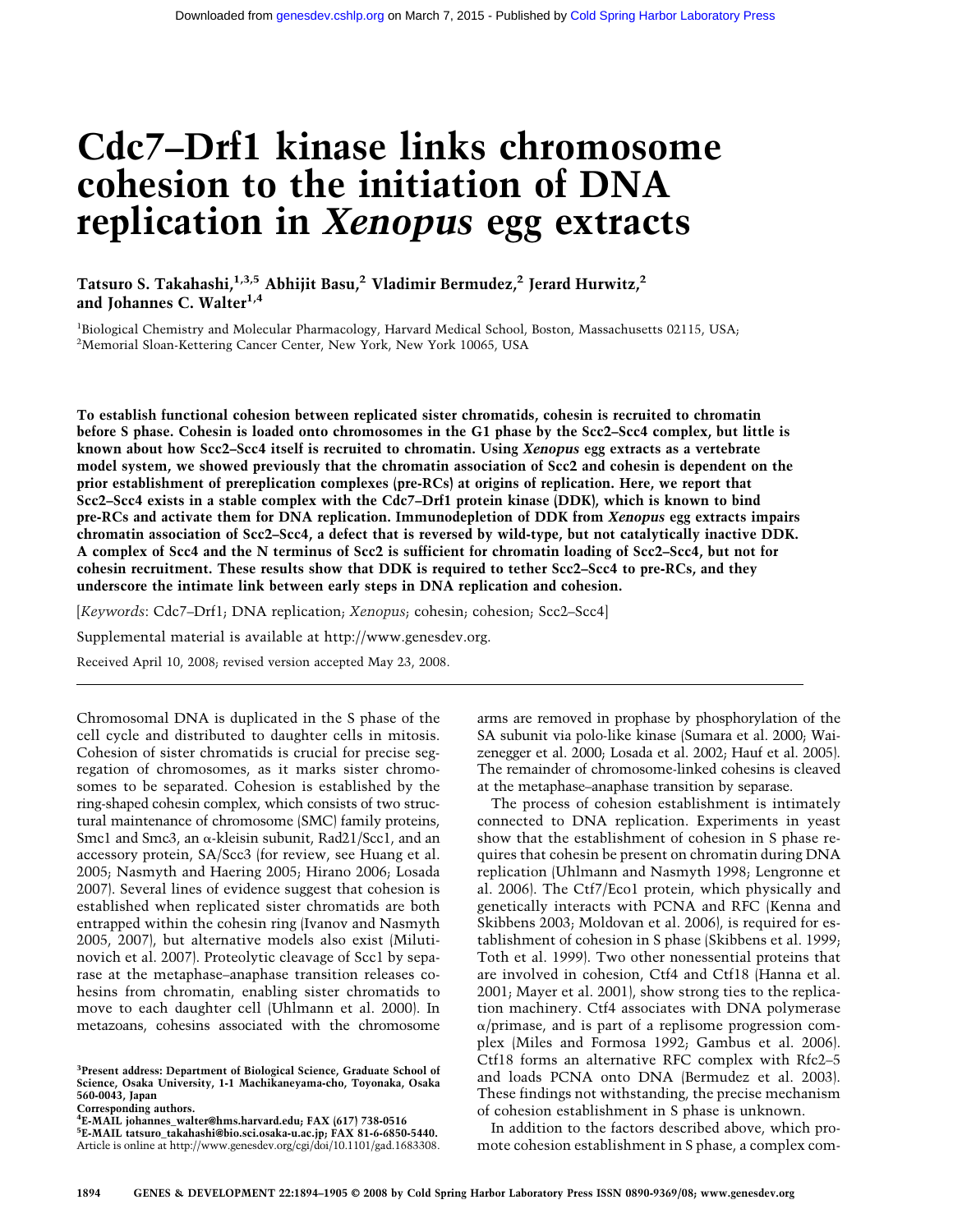posed of Scc2 and Scc4 is required for the recruitment of cohesin to chromosomes, as first shown in budding yeast (Ciosk et al. 2000). Orthologs of yeast Scc2 were readily identified in other eukaryotes including human, *Xenopus*, *Drosophila*, and fission yeast (Furuya et al. 1998; Gillespie and Hirano 2004; Krantz et al. 2004; Rollins et al. 2004; Takahashi et al. 2004; Tonkin et al. 2004). In contrast, due to weak evolutionary conservation of its primary structure, orthologs of *Saccharomyces cerevisiae* Scc4 have been identified only recently (Bernard et al. 2006; Seitan et al. 2006; Watrin et al. 2006). The mechanism by which Scc2–Scc4 promotes cohesin loading is not understood, but it appears to involve chromatin recruitment of Scc2–Scc4 itself (Gillespie and Hirano 2004; Takahashi et al. 2004). Although Scc2–Scc4-binding sites have been identified recently in yeast and flies (Lengronne et al. 2004; Misulovin et al. 2008), it is not known how the complex is recruited to these sites.

Eukaryotic DNA replication is initiated via the ordered recruitment of numerous factors onto replication origins (for review, see Bell and Dutta 2002). In the G1 phase, the Mcm2–7 complex is loaded onto chromatin by the origin recognition complex (ORC), Cdc6, and Cdt1, resulting in formation of a prereplication complex (pre-RC). At the onset of S phase, the Mcm2–7 helicase is activated by several replication factors, including the Cdc7 protein kinase and the S-phase cyclin-dependent kinase (S-CDK) (Sclafani 2000; Masai and Arai 2002; Tanaka et al. 2007; Zegerman and Diffley 2007). These protein kinases promote loading of initiation factors such as Cdc45 and GINS (Jares and Blow 2000; Walter 2000; Zou and Stillman 2000; Kubota et al. 2003; Takayama et al. 2003; Masai et al. 2006), which are putative cofactors for the Mcm2–7 helicase (Pacek and Walter 2004; Moyer et al. 2006; Pacek et al. 2006). Once the origin is unwound by the Mcm2–7 complex, replisomes assemble and DNA synthesis can commence.

The Cdc7-kinase directly phosphorylates the Mcm2–7 complex, stimulating association of downstream factors such as Cdc45 (Sclafani 2000; Masai and Arai 2002; Masai et al. 2006; Montagnoli et al. 2006; Sheu and Stillman 2006). Like CDK, Cdc7 requires a regulatory subunit to activate its kinase activity. In yeast, this function is performed by Dbf4 (Jackson et al. 1993). Vertebrates contain two related Cdc7 activators, Dbf4 and Drf1 (Montagnoli et al. 2002; Yanow et al. 2003; Yoshizawa-Sugata et al. 2005). Cdc7–Dbf4 and Cdc7–Drf1 are often referred to as DDK (Dbf4- or Drf1-dependent kinase). During *Xenopus* early embryogenesis, Drf1 is the predominant activator of Cdc7, while in somatic cells, Dbf4 likely plays a more prominent role (Takahashi and Walter 2005; Silva et al. 2006).

*Xenopus* egg extracts represent a powerful model system for studying the mechanism of sister chromatid cohesion in vitro (Losada et al. 1998; Waizenegger et al. 2000). In these extracts, recruitment of Scc2 and cohesin to chromatin requires the presence of pre-RCs (Gillespie and Hirano 2004; Takahashi et al. 2004), but it is independent of Cdk2 activity (S-CDK), and therefore occurs upstream of replication initiation. Thus, in *Xenopus* early embryos, chromatin association of Scc2 is intimately linked to early events in DNA replication. To better understand how cohesin loading is linked to DNA replication, we explored further the mechanism of Scc2–Scc4 chromatin association in *Xenopus* egg extracts. Unexpectedly, we found that Scc2–Scc4 forms a tight complex with DDK, and that the protein kinase activity of DDK is essential for Scc2–Scc4 recruitment to chromatin.

# **Results**

# Xenopus *Scc2–Scc4 is required for pre-RC-dependent association of cohesins with chromatin*

When crushed by centrifugation, unfertilized eggs of the frog *Xenopus laevis* yield a low speed supernatant of egg cytoplasm called LSS (Blow 1993). Demembranated sperm chromatin added to LSS is assembled into nuclei that undergo DNA replication. Concurrently, cohesins are recruited to chromatin and cohesion is established between replicated sister chromatids (Losada et al. 1998). To characterize Scc4 in this system, we cloned *Xenopus* Scc4 using the human sequence (see the Materials and Methods). We expressed *Xenopus* Scc4 in bacteria and used the purified protein to immunize rabbits. Using Western blotting, the affinity-purified antibody readily recognized 200 pg of recombinant Scc4 purified from insect cells, and in a *Xenopus* nucleoplasmic extract (NPE) (Walter et al. 1998), it detected a single prominent band of 68 kDa (Supplemental Fig. S1). This 68-kDa protein was significantly enriched in NPE relative to LSS, indicating that it is enriched in nuclei (Supplemental Fig. S1). Immunoprecipitation (IP) with the Scc4 antibody precipitated the vast majority of the 68-kDa protein from LSS, and it also codepleted almost all of the endogenous Scc2 protein (Fig. 1A, lanes 3,6). Similarly, IP of Scc2 removed the great majority of Scc2 from the extract (Takahashi et al. 2004), and it coprecipitated most of the 68-kDa protein (Fig. 1A, lanes 2,5). Based on these and other results presented below, we conclude that the 68 kDa protein is *Xenopus* Scc4. The IP experiments indicate that in interphase egg extracts, the vast majority of Scc2 and Scc4 reside in a complex with each other. Scc2 and Scc4 also associated in M-phase egg extracts, suggesting that the interaction is independent of the cell cycle phase (Supplemental Fig. S2).

Scc2 is essential for chromatin association of cohesin in *Xenopus* egg extracts, and its chromatin loading requires assembly of the pre-RC (Gillespie and Hirano 2004; Takahashi et al. 2004). As most Scc4 associates with Scc2, we expected that Scc4 would also be involved in pre-RC-dependent cohesin loading. To test this idea, we immunodepleted Scc2 or Scc4 from *Xenopus* egg extracts and examined chromatin association of Scc2, Scc4, and cohesin. Depletion of Scc2 completely inhibited chromatin association of Scc4 and significantly reduced that of Rad21, a subunit of cohesin (Fig. 1B, lanes 3,4). Similarly, depletion of Scc4 abolished chromatin association of Scc2, and impaired that of Rad21 (Fig. 1B, lanes 5,6). We next asked whether chromatin association of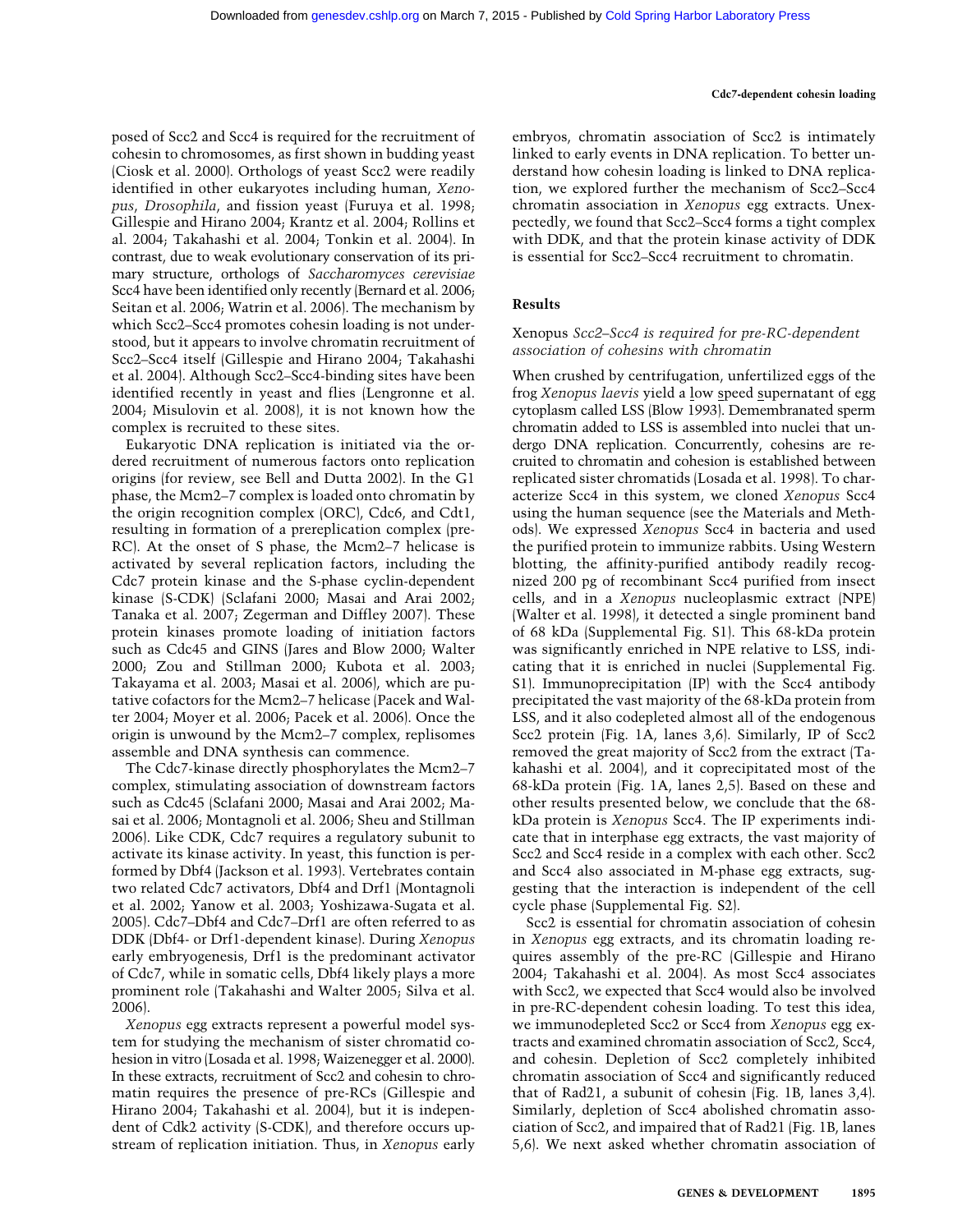**Figure 1.** *Xenopus* Scc2–Scc4 is required for pre-RC-dependent cohesin recruitment to chromatin. (*A*) IP was performed with control (lanes *1*,*4*), anti-Scc2 (lanes *2*,*5*), or anti-Scc4 antibody (lanes *3*,*6*) from LSS. Supernatants (IP-sup; lanes *1–3*) or immunoprecipitates (IP-ppt; lanes *4–6*) were probed with Scc2 (*top* panel) or Scc4 (*bottom* panel) antibody. (\*) Cross-reacting band. (*B*) Sperm chromatin was incubated in mock-depleted (lanes *1*,*2*), Scc2-depleted (lanes *3*,*4*), or Scc4-depleted LSS (lanes *5*,*6*), and isolated at the indicated times. Chromatin-bound proteins were probed with the indicated antibodies. (\*) Cross-reacting band. (*C*) Sperm chromatin was incubated in either mock-depleted (lane *1*) or Cdt1-depleted LSS (lane *2*) and isolated after 90 min. Chromatinbound proteins were probed with the indicated antibodies. (\*) Cross-reacting band. (*D*) IVT-expressed *Xenopus* Scc2(1–1024) (lanes *3–5*), IVTexpressed Scc4 (lanes *2*,*4*,*5*), or unprogrammed IVT lysate (2.5 µL of each) was added to 10 µL of HSS. Sperm chromatin was added to the HSS-IVT mixture at 10,000/µL concentration relative to HSS (lanes *1–4*) and isolated after 30 min. Chromatin-bound proteins were probed with the indicated antibodies.

Scc4, like that of Scc2, is dependent on the pre-RC. Inhibition of pre-RC formation by depletion of Cdt1 severely reduced chromatin association of Scc4, as well as that of Scc2, Rad21, and Mcm7 (Fig. 1C; Takahashi et al. 2004). Overall, these results indicate that *Xenopus* Scc2– Scc4 is loaded onto chromatin by pre-RCs, whereupon it promotes chromatin loading of cohesin.

# *A complex of Scc4 and the N terminus of Scc2 binds to chromatin*

We next examined which regions of Scc2 and Scc4 are required for Scc2–Scc4 complex formation and for chromatin association. Using Scc2 and Scc4 fragments expressed in in vitro transcription-coupled translation (IVT) system, we found that the N-terminal 485 amino acids of Scc2 (Scc2<sup>1-485</sup>) interacted stably with the Nterminal 205 amino acids of Scc4  $(Scc4<sup>1-205</sup>)$  (Supplemental Fig. S3). While this work was in progress, similar results were reported for human Scc2 and Scc4 using two-hybrid analysis (Seitan et al. 2006).

To test which domains of Scc2–Scc4 are responsible for chromatin association, IVT-expressed Scc2 and Scc4 fragments were added to a high-speed supernatant (HSS) of *Xenopus* eggs. HSS supports pre-RC assembly but not DNA replication, since it lacks nuclear membrane vesicles, and therefore does not support nuclear envelope formation. When added alone, no significant chromatin binding of either  $Scc2^{1-1024}$  or full-length Scc4 was observed (Fig. 1D, lanes 1–3, note that lane 2 is overloaded). Similarly, other regions of Scc2 did not show significant chromatin binding (data not shown). In contrast, Scc2<sup>1-1024</sup> and Scc4 clearly bound to chromatin when they were mixed together (Fig. 1D, lane 4). Scc2<sup>1-485</sup> also bound to chromatin when Scc4 was present (data not shown). The



data suggest that the chromatin-binding module of Scc2– Scc4 involves a complex of Scc4 and the N terminus of Scc2.

# *Scc2–Scc4 physically interacts with Cdc7–Drf1 and Cdc7–Dbf4*

We and others previously showed that in *Xenopus* egg extracts, chromatin binding of DDK is pre-RC-dependent and Cdk2-independent (Jares and Blow 2000; Walter 2000; Jares et al. 2004; Takahashi and Walter 2005). Since Scc2–Scc4 binding to chromatin shows the same characteristics (Takahashi et al. 2004) (see introduction section, above), we suspected that chromatin loading of DDK and Scc2–Scc4/cohesin might be linked.

To test whether DDK is involved in chromatin association of Scc2–Scc4, we immunodepleted Cdc7, which removes the vast majority of Cdc7, Drf1, and Dbf4 from the egg extracts (Takahashi and Walter 2005). As we reported previously (Takahashi and Walter 2005), depletion of Cdc7 reduced the rate of DNA replication to <50% of that seen in mock-treated extract (Fig. 2B), and it significantly reduced phosphorylation of Mcm4 on chromatin (Fig. 2A, panel IV, cf. lanes 1 and 3). Strikingly, depletion of Cdc7 markedly reduced chromatin association of Scc2, Scc4, and Rad21 (Fig. 2A, panels I–III, lanes 1–4). However, addition of recombinant Cdc7-Drf1 (rCdc7–Drf1) only weakly rescued loading of Scc2–Scc4 or Rad21 (Fig. 2A, panels I–III, lanes 5,6), even though it restored efficient Mcm4 phosphorylation (Fig. 2A, panel IV, lane 5) and DNA replication (Fig. 2B). The amount of chromatin-associated recombinant Cdc7 was comparable with that observed with the endogenous protein (Fig. 2A, panel VII, cf. lanes 1,2, and 5,6), showing that we used a near physiological concentration of rCdc7–Drf1.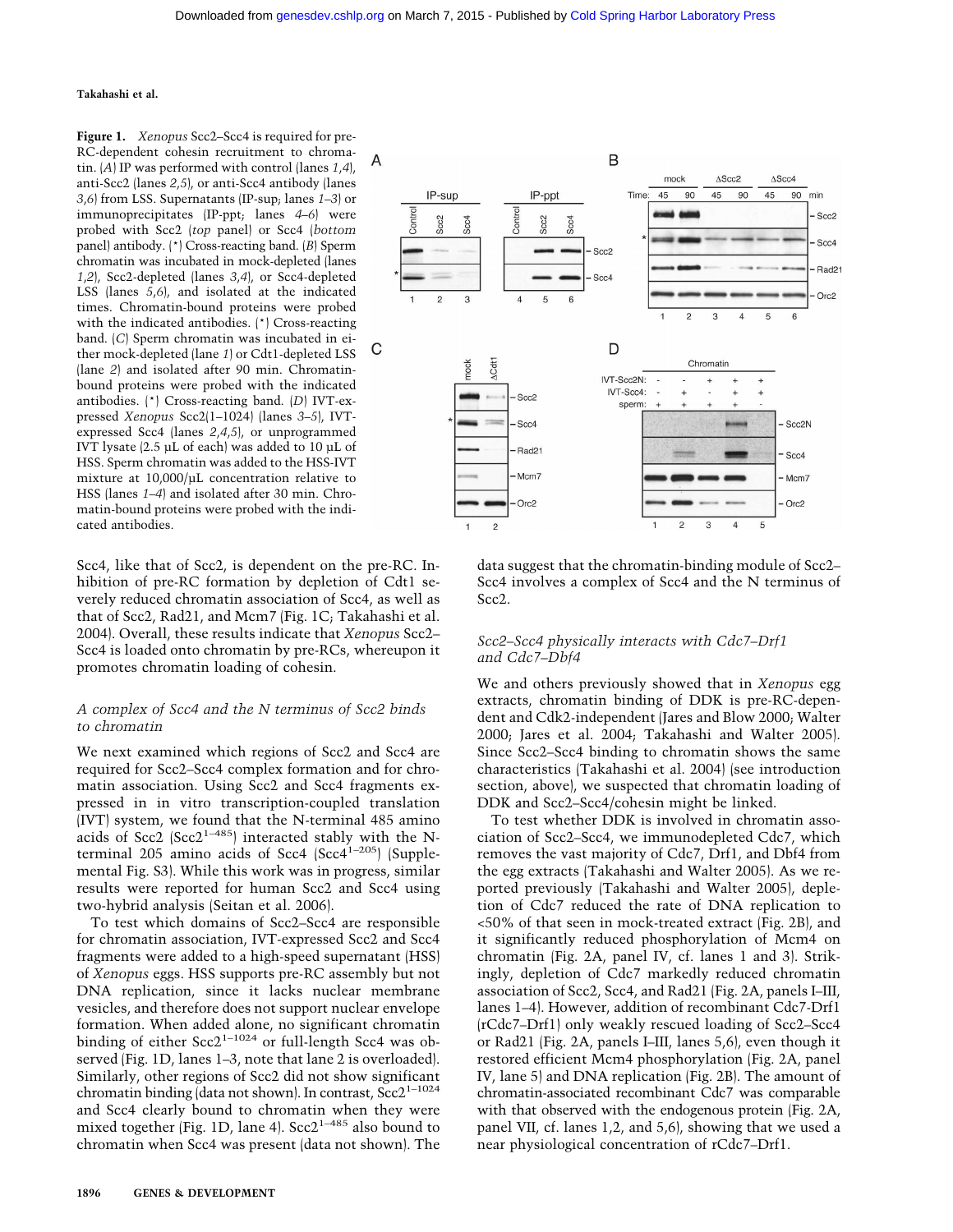

**Figure 2.** Cdc7-depletion impairs chromatin association of the Scc2–Scc4 complex. (*A*) Sperm chromatin was incubated with mockdepleted (lanes *1*,*2*) or Cdc7-depleted LSS (lanes *3–6*) supplemented with buffer (lanes *1–4*) or 40 nM rCdc7–Drf1 (lanes *5*,*6*) and isolated at the indicated time points. Chromatin-bound proteins were probed with the indicated antibodies. (\*) Cross-reacting band. (*B*) The reactions described in *A* were separately incubated with  $[\alpha^{-32}P]dATP$ . The replication efficiency was calculated based on incorporation of  $32P$ - $\alpha$ -dATP (see the Materials and Merthods) and the results were graphed.

We postulated that Scc2–Scc4 might be codepleted with Cdc7. To test this possibility, we immunoprecipitated Cdc7 from *Xenopus* egg extracts. Strikingly, Cdc7 IP removed not only ∼100% of Cdc7, Dbf4, and Drf1 from the extract, but also the majority of Scc2 and Scc4 (Fig. 3A, lane 2). Like Cdc7, Drf1, and Dbf4, Scc2 and Scc4 were recovered in the IP fraction (Fig. 3A, lane 6). The data indicate that DDK interacts efficiently with Scc2–Scc4.

We next asked whether Cdc7-Drf1, Cdc7–Dbf4, or both DDK complexes associate with Scc2–Scc4. In *Xenopus* egg extracts, Drf1 is ∼20-fold more abundant than Dbf4 (Takahashi and Walter 2005). Thus, ∼70%–80% of Cdc7 associates with Drf1, ∼4% associates with Dbf4, and ∼20%–30% is free of known regulatory subunits. Cdc7-Drf1 and Cdc7–Dbf4 were immunoprecipitated separately using antibodies against Drf1 or Dbf4, respectively. Scc2–Scc4 was coprecipitated with both Dbf4 and Drf1, but much more Scc2–Scc4 was recovered with Drf1 than with Dbf4 (Fig. 3A, cf. panels I,II,V, lanes 6–8). Consistent with this observation, Drf1 depletion but not Dbf4 depletion significantly reduced Scc2–Scc4 levels in extract (Fig. 3A, panels I,II, lanes 3,4). We next performed the reciprocal IP. As shown in Figure 3B, Scc2 IP and Scc4 IP each coprecipitated both Drf1 and Dbf4, as well as Cdc7 (Fig. 3B, lanes 4–6). We conclude that both Cdc7Drf1 and Cdc7–Dbf4 are associated with Scc2–Scc4. These results suggested that the failure to efficiently rescue Scc2–Scc4 chromatin loading by rCdc7–Drf1 in Cdc7-depleted extracts (Fig. 2A) might be due to codepletion of the majority of Scc2–Scc4 with Cdc7.

Although IP of Cdc7 codepleted ∼70% of Scc2–Scc4 from LSS (Fig. 3A), Scc2–Scc4 IP had only a minor impact on Cdc7, Dbf4, and Drf1 levels in the extract (Fig. 3B, panels III–V, lanes 2,3). This could be explained if DDKs are more abundant than Scc2–Scc4 in egg extracts. Indeed, quantitative Western blotting showed that the concentration of Scc2 in LSS is ∼4 nM (data not shown), compared with 20–30 nM Cdc7 (Takahashi and Walter 2005). Therefore, while most of Scc2–Scc4 associates with DDKs, only a subpopulation of DDK binds Scc2– Scc4. We speculate that most of the Scc2–Scc4 that remains after Cdc7 depletion is incompetent for binding to DDK and therefore does not support cohesin loading upon readdition of rCdc7–Drf1.

## *DDK associates with cohesin via Scc2–Scc4*

In the IP experiments described above, we also blotted for Rad21 and noted that cohesin is part of the complex containing Scc2–Scc4 and DDK. Thus, IP of Cdc7, Dbf4, or Drf1 also precipitated Rad21, and the amount of Rad21



**Figure 3.** Cdc7-kinase complexes physically associate with Scc2–Scc4. (*A*) IP was performed with control (lanes *1*,*5*), anti-Cdc7 (lanes *2*,*6*), anti-Dbf4 (lanes *3*,*7*), or anti-Drf1 antibody (lanes *4*,*8*) from LSS. Supernatants (IP-sup; lanes *1–4*) and immunoprecipitates (IP-ppt; lanes *5–8*) were probed with the indicated antibodies. (\*) Cross-reacting band. (*B*) IP was performed with control (lanes *1*,*4*), anti-Scc2 (lanes *2*,*5*), or anti-Scc4 antibody (lanes *3*,*6*) from LSS. Supernatants (IP-sup; lanes *1–3*) or immunoprecipitates (IP-ppt; lanes *4–6*) were probed with the indicated antibodies. (\*) Cross-reacting band.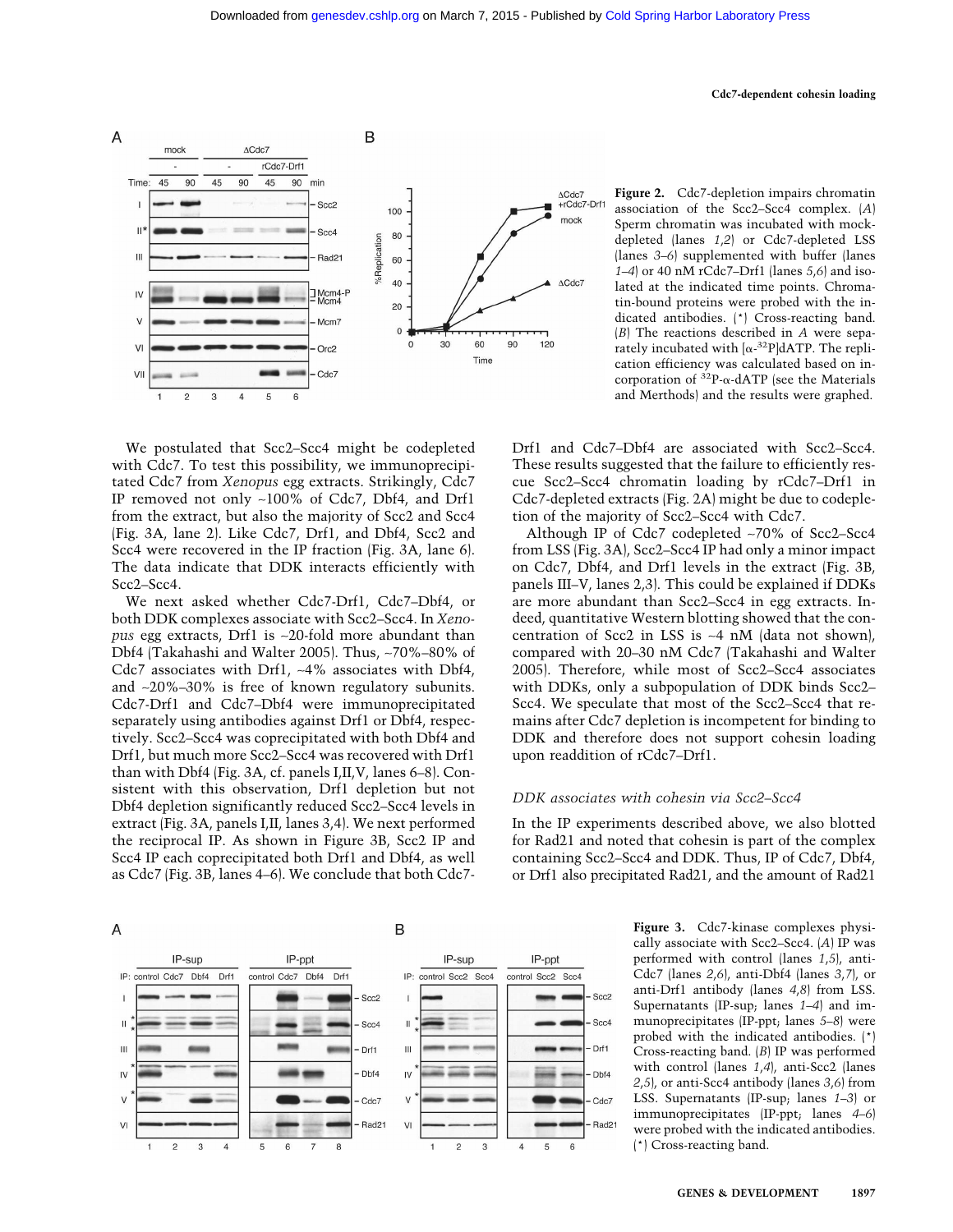recovered was proportional to the level of Scc2–Scc4 present in the immunoprecipitates (Fig. 3A, panel VI, lanes 6–8). In addition, IP of Scc2 or Scc4 also precipitated Rad21 (Fig. 3B, panel VI, lanes 5,6). Notably, only a fraction of the total Rad21 was coprecipitated with DDK and Scc2–Scc4 (Fig. 3A [lanes 2–4], B [lanes 2,3]), perhaps because cohesin does not bind very tightly to the Scc2– Scc4–DDK complex or because cohesin is in excess. We next determined whether the interaction of cohesin and DDK depended on Scc2–Scc4 (Fig. 4). Extracts were mock depleted or depleted of Scc2–Scc4, and then subjected to Cdc7 IP. Strikingly, in the absence of Scc2– Scc4, coprecipitation of Rad21 and Smc1 with Cdc7 was severely reduced (Fig. 4, panels VI,VII, lanes 7,8). As we found previously (Takahashi and Walter 2005), Drf1 did not coimmunoprecipitate Dbf4 and vice versa (Fig. 3A, lanes 7,8). Together, these results demonstrate that egg extracts contain a large complex consisting of Scc2–Scc4, cohesin, and either Cdc7-Drf1 or Cdc7–Dbf4, and they indicate that Scc2–Scc4 forms a bridge between DDK and cohesin.

# *The Cdc7 and Drf1 subunits of DDK are required for binding to Scc2–Scc4*

Our results demonstrate that both DDKs (Cdc7-Drf1 and Cdc7–Dbf4) interact with Scc2–Scc4 (Fig. 3). However, Dbf4 and Drf1 are not well conserved (21% identical). Therefore, how both DDKs efficiently bind to Scc2–Scc4 was of interest. Since Cdc7 is a shared component of both DDKs, it seemed possible that Cdc7 alone mediates the interaction of DDKs with Scc2–Scc4. To examine this possibility, we first depleted Dbf4 and Drf1 from LSS, which leaves behind "free" Cdc7 (Fig. 5A, lane 2). Subsequently, Cdc7 was immunoprecipitated and coprecipitation of Scc2–Scc4 was examined. Strikingly, no



**Figure 4.** Cdc7 and cohesin associate via Scc2–Scc4. LSS was depleted with either control (lanes *1*,*3*,*4*,*6*,*7*) or a mixture of Scc2 and Scc4 antibodies (lanes *2*,*5*,*8*). IP from the resulting LSS was performed with control (lanes *3*,*6*) or Cdc7 antibody (lanes *4*,*5*,*7*,*8*). Input (lanes *1*,*2*), supernatants (IP-sup; lanes *3–5*), and immunoprecipitates (IP-ppt; lanes *6–8*) were probed with the indicated antibodies. (\*) Cross-reacting band.

Scc2 signal above background was detected in the Cdc7 IP (Fig. 5A, lane 10). In contrast, when an equivalent amount of Cdc7 was recovered from LSS that contained Dbf4 and Drf1, Scc2 was readily detected (Fig. 5A, lane 13). This result suggested that Cdc7 requires a regulatory subunit to bind Scc2–Scc4. To directly test this idea, we added rDrf1 to the Dbf4/Drf1-depleted LSS, and subsequently performed Cdc7 IP. Importantly, Drf1 and Scc2 were now recovered with Cdc7 (Fig. 5A, cf. lanes 10,11), indicating that the "free" Cdc7 is capable of binding to Scc2 if complexed with Drf1. These results show that Cdc7 alone is not able to interact with Scc2–Scc4.

Next, we tested whether Drf1 binds to Scc2–Scc4 by itself. To this end, we added rDrf1 either to a Dbf4/Drf1 depleted extract or to a Cdc7-depleted extract, and subsequently performed Drf1 IP. In the former case, rDrf1 associates with "free" Cdc7, while in the latter case, no Cdc7 is available for association. As expected from Figure 5A, rDrf1 IP recovered Scc2 when "free" Cdc7 was present (in a Dbf4/Drf1-depleted extract) (Fig. 5B, lane 15). On the other hand, in the absence of "free" Cdc7 (in a Cdc7-depleted extract), rDrf1 precipitated only a small quantity of Scc2 (Fig. 5B, lane 17). Controls showed that the exogenously added rDrf1 was completely recovered by anti-Drf1 IP, regardless of whether "free" Cdc7 was present (Fig. 5B, lanes 9,11). Moreover, all of the "free" Cdc7 was coprecipitated with rDrf1, showing that all the "free" Cdc7 is capable of binding to rDrf1 (Fig. 5B, lanes 8,9). Thus, rDrf1 that is in complex with Cdc7 binds much more efficiently to Scc2–Scc4 than Drf1 alone. In summary, these experiments demonstrate that the association between Cdc7 and Drf1 is essential for efficient Cdc7–Drf1 binding to Scc2–Scc4. We could not perform similar experiments for Cdc7–Dbf4, because we failed to produce soluble Dbf4. However, based on our finding that endogenous Cdc7–Dbf4 binds to Scc2–Scc4, whereas endogenous "free" Cdc7 does not, we propose that the situation is analogous to that of Cdc7–Drf1.

#### *The kinase activity of DDK is essential for chromatin association of Scc2–Scc4*

We showed above that Cdc7 depletion from LSS inhibits chromatin binding of Scc2–Scc4, but rescue of this defect using rCdc7–Drf1 was partial at best, likely because Scc2–Scc4 was codepleted from LSS. Therefore, to prove a role for DDK in Scc2–Scc4 loading, we attempted to reconstitute Cdc7-depleted extracts with rCdc7–Drf1 and rScc2–Scc4. However, despite extensive efforts, we failed to produce significant quantities of full-length recombinant Scc2 (∼330 kDa, 2950 amino acids). Instead, we used IVT-expressed Scc2N–Scc4 (Fig. 1D). When added to HSS, the Scc2N–Scc4 complex bound to chromatin in a Cdt1-dependent manner, indicating that it was recruited to chromatin via a mechanism similar to that of the endogenous Scc2–Scc4 complex (Fig. 6A). To test the role of DDK in Scc2–Scc4 loading, extracts were depleted of Cdc7 and then reconstituted with Scc2N–Scc4 alone or Scc2N–Scc4 and rCdc7–Drf1. Strikingly, Scc2N–Scc4 bound to chromatin only in the presence of rCdc7–Drf1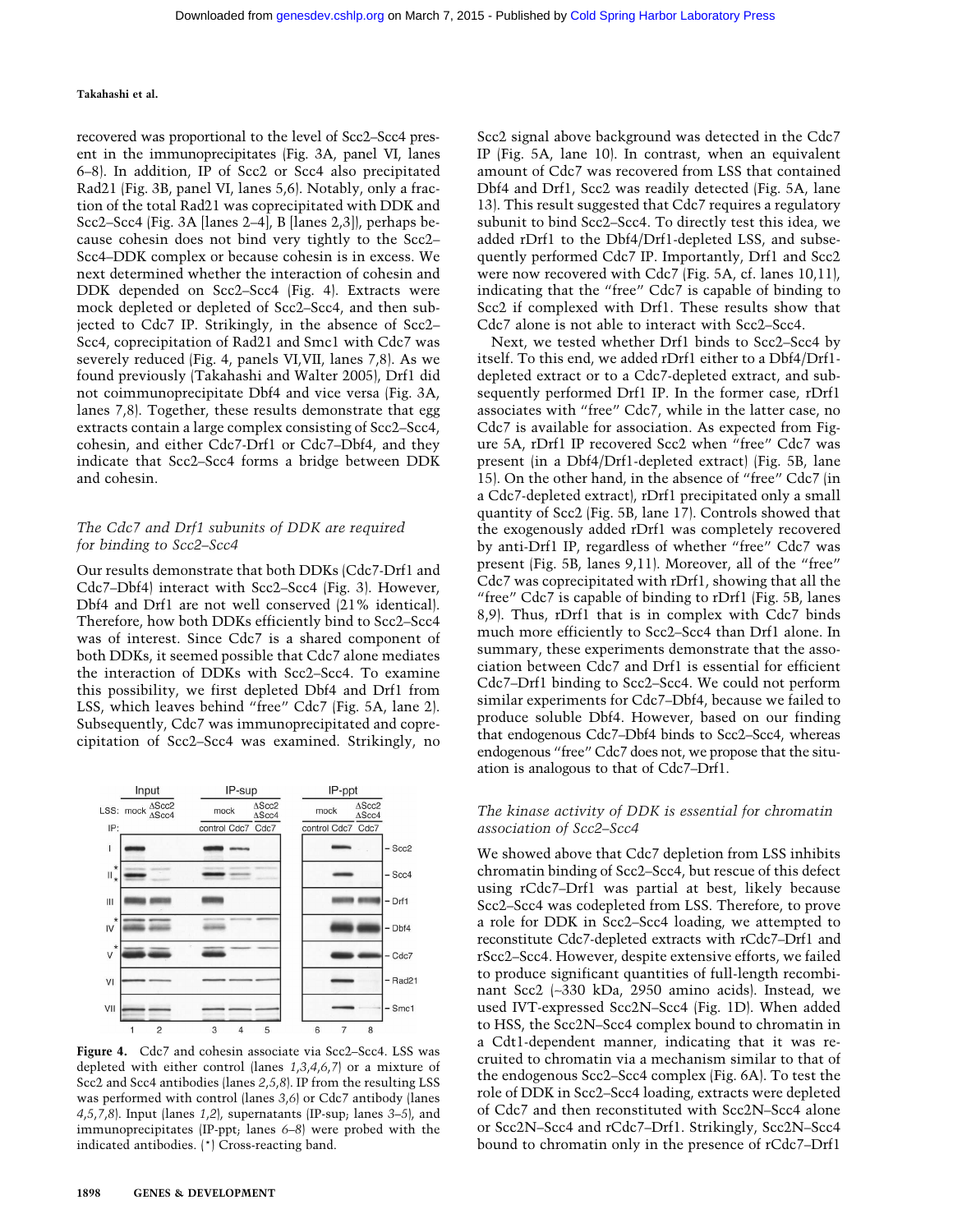#### **Cdc7-dependent cohesin loading**



(Fig. 6B, cf. lanes 3 and 4). Notably, addition of Scc2N– Scc4 and Cdc7–Drf1 to a Cdc7-depleted HSS did not rescue chromatin association of Rad21 (Fig. 6B lanes 3,4). This result suggests that the C-terminal conserved domain of Scc2 (see Supplemental Fig. S4) is required for loading of cohesin onto chromatin. Similar results were observed using a complex of human Scc2(1–1101)–Scc4 (hScc2N–hScc4) expressed in insect cells (data not shown).

We next addressed whether the protein kinase activity of DDK was required for Scc2–Scc4 recruitment. HSS was depleted of Cdc7 and then reconstituted with wildtype rCdc7-Drf1 or a point mutant, rCdc7K59E-Drf1 that is catalytically inactive (Masai et al. 2000). As shown in Figure 6C, only wild-type DDK promoted chromatin association of Scc2N–Scc4 above background levels, indicating that the kinase activity is essential for Scc2–Scc4 loading (cf. lanes 4 and 5). Both wild-type and mutant rCdc7–Drf1 bound chromatin at similar levels (Fig. 6C, lanes 4,5), demonstrating that the kinase activity of Cdc7– Drf1 is not required for its chromatin association. The mutant rCdc7–Drf1 is clearly inactive, as it does not support the characteristic mobility shift in Drf1 (Fig. 6C, lane 6), which reflects autophosphorylation (see Supplemental Fig. S7 in Takahashi and Walter 2005). Collectively, our results demonstrate that in *Xenopus* egg extracts, an Scc2–Scc4-cohesin complex is recruited to pre-RCs via a

**Figure 5.** The Cdc7–kinase complex, but not free Cdc7, associates with Scc2. (*A*) LSS was depleted with either control (lanes *1*,*4*,*5*,*8*,*9*) or a mixture of Drf1 and Dbf4 antibodies (lanes *2*,*3*,*6*,*7*,*10*,*11*), and then supplemented with either buffer (lanes *1*,*2*,*4–6*,*8–10*), or recombinant Drf1 (100 nM final concentration; lanes *3*,*7*,*11*). IP from the resulting LSS extracts was performed with control (lanes *4*,*8*) or Cdc7 antibody (lanes *5–7*,*9–11*). Input (lanes *1–3*), supernatants (IP-sup; lanes *4–7*), immunoprecipitates (IP-ppt; lanes *8–11*), and a serial dilution of the sample in lane *9* were probed with the indicated antibodies. (\*) Cross-reacting band. (*B*) LSS was depleted with control antibody (lanes *1*,*6*,*7*,*12*,*13*), a mixture of Drf1 and Dbf4 antibodies (lanes *2*,*3*,*8*,*9*,*14*,*15*), or Cdc7-antibody (lanes *4*,*5*,*10*,*11*,*16*,*17*), and then supplemented with either buffer (lanes *1*,*2*,*4*,*6–8*,*10*,*12– 14*,*16*) or 20 nM rDrf1 (lanes *3*,*5*,*9*,*11*,*15*,*17*). IP from the resulting LSS was performed with control (lanes *6*,*12*) or anti-Drf1 antibody (lanes *7–11*,*13–17*). Input (lanes *1–5*), supernatants (IP-sup; lanes *6–11*), and immunoprecipitates (IP-ppt; lanes *12–17*) were probed with the indicated antibodies. (\*) Cross-reacting band.

mechanism that involves the protein kinase activity of DDK.

# **Discussion**

Cohesin is loaded onto chromatin in the G1 phase so that functional sister chromatid cohesion may be established in S phase (Uhlmann and Nasmyth 1998; Lengronne et al. 2006). In all eukaryotic cells, Scc2–Scc4 is essential to recruit cohesin to chromosomes in late mitosis/early  $G_1$  and its activity depends on its ability to bind chromatin. However, little is known about how Scc2–Scc4 binds chromatin in any system. Our previous work showed that in *Xenopus* egg extracts, the chromatin association of Scc2 and cohesin is dependent on the prior establishment of pre-RCs (Gillespie and Hirano 2004; Takahashi et al. 2004). In this study, we characterize the *Xenopus* Scc2–Scc4 complex and show that it is recruited to pre-RCs by the DDK protein kinase.

Human and *Xenopus* Scc4 were identified recently and shown to interact with the Scc2 protein (Bernard et al. 2006; Seitan et al. 2006; Watrin et al. 2006). We independently isolated a cDNA for human and *Xenopus* Scc4 and performed a detailed analysis of the protein. In agreement with previous two-hybrid experiments (Seitan et al. 2006), both human and *Xenopus* Scc2 and Scc4 inter-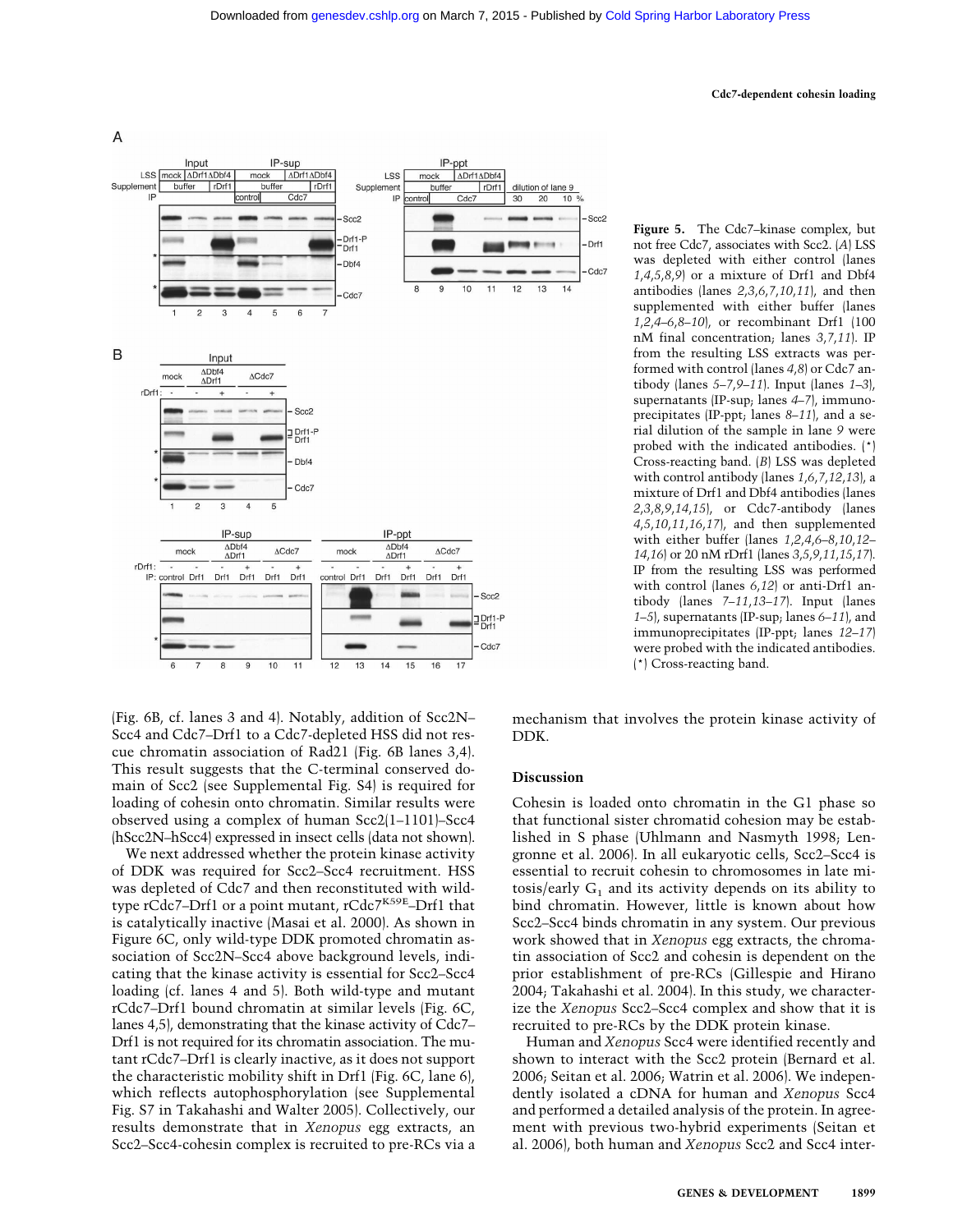**Figure 6.** Binding of Scc2N–Scc4 complex to chromatin requires the pre-RC and DDK. (*A*) HSS was depleted with control antibody (lane *1*) or Cdt1 antibody (lane *2*), and then supplemented with Scc2N and Scc4 expressed in IVT lysates. Sperm chromatin was incubated in the HSS, and after 30 min chromatin-bound proteins were isolated and probed with the indicated antibodies. (*B*) HSS was depleted with control antibody (lanes *1*,*2*) or Cdc7 antibody (lanes *3*,*4*), and then supplemented with Scc2 and Scc4-expressed IVT lysates (lanes *1–4*), buffer (lanes *1*,*3*), or 50 nM of rCdc7– Drf1 (His-Strep purified, lanes *2*,*4*). Sperm chromatin was incubated in the HSS and isolated at 30 min. Chromatin-bound proteins were probed with the indicated antibodies. (*C*) HSS was depleted with control antibody (lanes *1*,*2*) or Cdc7 antibody (lanes *3–5*), and then supplemented with unprogrammed IVT lysate (lane *1*), or Scc2 and Scc4-expressed IVT lysates (lanes *2–5*), buffer (lanes *1–3*), 180 nM of wild-type rCdc7–Drf1 (WT; His-Flag-purified, lane *4*), or 180 nM of catalytically inactive rCdc7K59E–Drf1 (KE; His-Flag-purified,



lane *5*). Sperm chromatin was incubated in the HSS and isolated at 30 min. Chromatinbound proteins were probed with the indicated antibodies. (*D*) A model for the chromatin loading mechanism of Scc2–Scc4 and cohesin. DDK physically associates with Scc2–Scc4, which in turn binds cohesin. The DDK component of this ternary complex docks onto Mcm2-7 and brings Scc2–Scc4 and cohesin close to the chromatin, thereby allowing cohesin deposition on DNA.

act with each other through their N-terminal domains in coimmunoprecipitation experiments (Supplemental Fig. S3; data not shown). In *Xenopus* egg extracts, the vast majority of Scc2 and Scc4 reside in a complex with each other (Fig. 1A). Neither subunit is able to load onto chromatin by itself, implying that chromatin loading activity results from complex formation (Fig. 1D). As seen for Scc2 depletion (Takahashi et al. 2004), Scc4 depletion severely reduced chromatin association of cohesin (Fig. 1C). All Scc2 orthologs contain multiple conserved HEAT repeats within their C termini (Neuwald and Hirano 2000), but the vertebrate orthologs have an N-terminal extension that is absent in yeast (Supplemental Fig. S4). Importantly, this N terminus, in complex with Scc4, is able to load onto chromatin, but does not support cohesin recruitment. Based on these results, we propose that the C-terminal HEAT repeat-containing domain performs the conserved cohesin loading function, whereas the N terminus evolved to cooperate with Scc4 to form a vertebrate-specific chromatin loading module. Since both Mcm2–7 and DDK binding to chromatin is lost during the course of S phase (Chong et al. 1995; Kubota et al. 1995; Jares and Blow 2000; Walter 2000), whereas Scc2–Scc4 binding persists (Gillespie and Hirano 2004; Takahashi et al. 2004), we speculate that after its initial recruitment, prolonged association of Scc2– Scc4 with chromatin involves an unknown mechanism that is Mcm2–7 and DDK independent.

We previously showed that Scc2 (and now Scc4) becomes stably associated with chromatin in a pre-RC-dependent but Cdk2-independent fashion (Gillespie and Hirano 2004; Takahashi et al. 2004). The same is true for DDK (Jares and Blow 2000; Walter 2000; Jares et al. 2004; Takahashi and Walter 2005). Here, we establish that DDK and Scc2–Scc4 bind tightly to one another in *Xenopus* egg extracts and that DDK depletion abolishes binding of endogenous Scc2–Scc4 to chromatin (Fig. 2). Although this defect could not be efficiently rescued with rCdc7–Drf1, possibly due to codepletion of Scc2–Scc4 with DDK, we were able to rescue chromatin loading of recombinant Scc2N–Scc4 with rCdc7–Drf1 in DDK-depleted extracts. Together, the data argue that Cdc7–Drf1 is crucial for chromatin association of endogenous Scc2–Scc4 and cohesin in *Xenopus* egg extracts. Interestingly, in fission yeast, Cdc7 is involved in chromatin association of cohesin at pericentromeric loci, likely via a pre-RCindependent mechanism (Takeda et al. 2001; Bailis et al. 2003), suggesting evolutionally conserved benefits to link DDK to cohesin loading.

How does DDK promote pre-RC-dependent Scc2–Scc4 chromatin loading? DDK interacts stably with pre-RCs (Takahashi and Walter 2005; Silva et al. 2006) and with Scc2–Scc4 (this study), suggesting that DDK plays a structural role in Scc2–Scc4 recruitment. Importantly, we also showed that the protein kinase activity of DDK is required to promote Scc2–Scc4 loading onto chromatin. In this reaction, Scc2–Scc4 itself may be the relevant substrate of DDK. In this scenario, the phosphorylation of Scc2–Scc4 might be required to generate the tight complex of Scc2–Scc4 with DDK or to mediate binding to the pre-RC. Phosphorylation-dependent interaction between a kinase and its substrate has been observed for Cdk, a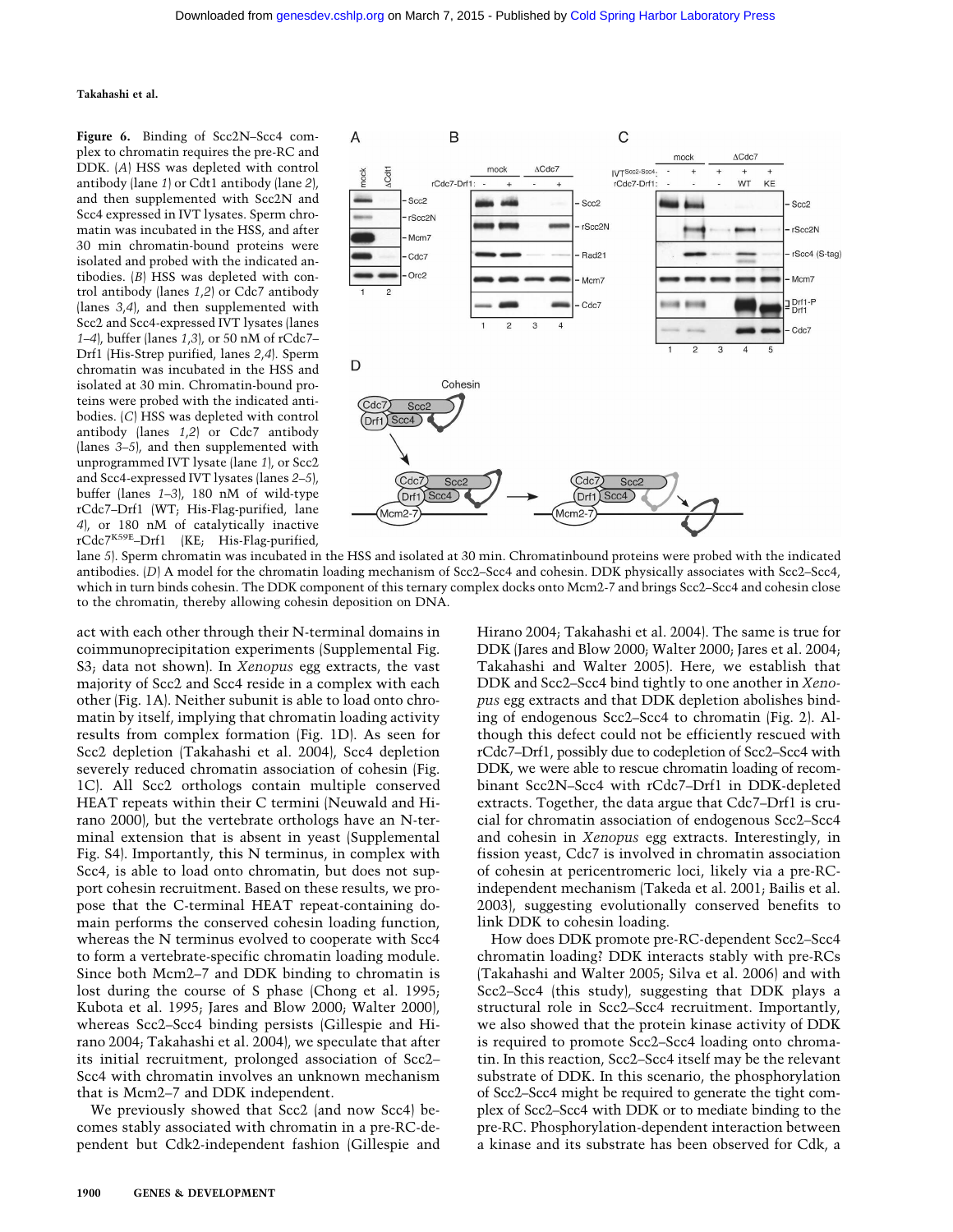protein kinase related to DDK (Mimura et al. 2004). Alternatively, the relevant substrate of DDK may be Mcm2–7, whose phosphorylation may generate a suitable docking site for Scc2–Scc4. Finally, DDK may phosphorylate unknown substrates to promote Scc2–Scc4 chromatin loading. These questions will be addressed in the future.

It is important to consider whether pre-RC-dependent and DDK-dependent Scc2–Scc4 loading might occur in other organisms. In *S. cerevisiae*, pre-RC formation is not required for cohesin recruitment (Uhlmann and Nasmyth 1998), and Cdc7 is dispensable in some genetic backgrounds (Hardy et al. 1997), even though cohesion is essential for viability. These observations suggest that the pre-RC/DDK cohesin loading pathway is not active in this organism. In mammalian tissue culture cells, vertebrate Scc2, Scc4, and cohesin associate with chromatin in telophase (Darwiche et al. 1999; Sumara et al. 2000; Waizenegger et al. 2000; Watrin et al. 2006), at the same time when pre-RCs are assembled on chromatin (Mendez and Stillman 2000). In addition, siRNA depletion of human Drf1 causes defects in M-phase progression (Yoshizawa-Sugata et al. 2005). These observations are consistent with the notion that pre-RCs and DDK both participate in cohesin loading in mammalian cells. While Dbf4 protein levels peak in S phase, Drf1 levels are highest at G2/M, consistent with a possible role in cohesin recruitment in telophase (Jiang et al. 1999; Kumagai et al. 1999; Montagnoli et al. 2002). In *Drosophila* cells, genome-wide mapping of cohesin and Scc2 localization showed that both factors preferentially localize to transcriptionally active sites that overlap with RNA polymerase II (Misulovin et al. 2008). Interestingly, earlier experiments showed that replication origins in *Drosophila* cells also correlate with transcriptionally active sites, and a subset of ORC binding sites colocalizes with RNA polymerase II (MacAlpine et al. 2004). Thus, there might be a correlation between replication origins and Scc2 localization.

What are the potential benefits of using DDK and Mcm2–7 to promote cohesin recruitment? First, coupling Scc2–Scc4 loading to DDK and Mcm2–7 enables loading of cohesin onto chromatin prior to the initiation of DNA replication. As a result, cohesin is available on chromatin when cohesion is established in S phase. Second, in all eukaryotic cells, origins of replication are distributed at regular intervals on the chromatin. Therefore, using DDK and Mcm2–7 for cohesin loading provides a convenient means to achieve a regular distribution of cohesin-binding sites. In this senario, not all pre-RCs might serve as cohesin loading sites, since only a subpopulation of DDK binds to Scc2–Scc4 (Fig. 3). In good agreement with this view, the average intercohesin distance in this system is 20 kb (Losada et al. 1998), which is greater than average interorigin distance of 7–10 kb (Hyrien and Mechali 1993). Why is Mcm2–7 alone not used to recruit Scc2–Scc4 and cohesin to pre-RCs? We speculate that direct binding of Scc2–Scc4 and cohesin to Mcm2–7 might be inhibitory for DNA replication, since Mcm2–7 activation and helicase activity requires interactions with numerous proteins. In this view, binding of Scc2–Scc4 to DDK allows the use of Mcm2–7 as a platform for cohesin assembly without causing steric inhibition of replication. In conclusion, our results establish the first outlines of a molecular pathway for Scc2–Scc4 chromatin loading in any organism, and future experiments will be required to elucidate the underlying mechanisms.

#### **Materials and methods**

#### *Cloning*

To clone the human *Scc4* gene, a BLAST search using *Schizosaccharomyces pombe Ssl3* (NP\_593137), an ortholog of *S. cereviseae Scc4* (Bernard et al. 2006), identified a human gene, KIAA0892. Based on the KIAA0892 sequence, two primers, (forward with BamHI site) 5'-CGCGGATCCACCATGCGGCTT GTTGTTGTG-3 and (reverse with XhoI site) 5-CCGCTC GAGTCACAGGAGGCTGGCCAGGC-3', were used to amplify the human *Scc4* gene from Human HeLa Marathon Ready cDNA (Clontech) by using Accuprime *Pfx* Supermix (Invitrogen). The amplified h*Scc4* was double digested with BamHI and XhoI and then ligated into BamHI/XhoI-digested pET28a (Novagen). The recombinant pET28a-h*Scc4* was sequenced and compared with human KIAA0892. No error was identified during the amplification and cloning.

Cloning of *Xenopus SCC4* (*XSCC4*) gene was performed as follows: A BLAST search (http://compbio.dfci.harvard.edu/tgi/ cgi-bin/tgi/gimain.pl?gudb=xenopus) using the human Scc4 sequence identified two *Xenopus* EST clones, TC260044 and TC290672, which contain N-terminal and C-terminal regions of the *Xenopus* Scc4 homolog, respectively. Based on these ESTs, we used two primers, 5-AAAGCAGGCTCCACCCATATGT CAGTGATGGCGGCTACGGCG-3' and 5'-TTTCGAACTGC GGGTGGCTCCAGGATCCCAAAAGGCTGGCCAAGCTG GTGGTGGG-3', to amplify the *XSCC4* gene (1821 nucleotides) via PCR from *Xenopus* egg cDNA (a kind gift from Eunah Chung and Joan Ruderman). The Gateway cloning sequences (Invitrogen) and a C-terminal Strep-II tag (IBA) were added in a second round of PCR using the amplified *XSCC4* DNA fragment and primers 5-GGGGACAAGTTTGTACAAAAAAG CAGGCTCCAC-3' and 5'-GGGGACCACTTTGTACAAGAA AGCTGGGTTTATTTTTCGAACTGCGGGTGGCTCC-3. The resulting DNA fragment was cloned into pDONR201 vector (Invitrogen) by the Gateway BP reaction. To construct *XSCC4* fragments corresponding to amino acid residues 1–205, 201–410, and 404–607, PCR was performed using primes 5-AA AAAACCATGGGATCAGTGATGGCGGCTACG-3' and 5'-A AAAGGATCCTCACAAGGTGAGAAGCGGATGCAC-3, 5- AAAACCATGGGACCGCTTCTCACCTTGTGTGG-3' and 5-AAAAGGATCCTCACCACAGCTCCTGGTGCGTTGTTA GC-3, and 5-AAAACCATGGGAACAACGCACCAGGAGC TGTGG-3', and 5'-AAAAGGATCCTCACAAAAGGCTGGCC AAGCTGG-3', respectively. Using *XSCC2* sequence information kindly provided by Koichi Tanaka, Kim Nasmyth, and Jan-Michael Peters, *XSCC2* fragments corresponding to amino acid residues 1–485, 447–1040, and 1015–1489 were amplified by PCR from a *Xenopus* cDNA library (a kind gift from Vladimir Joukov) using 5-AAAGCAGGCTCCACCCTCGAGATGAAT GGGGATATGCCTCATGTTCCC-3 and 5-ACAAGAAAGC TGGGTCTCCTGCAGGTCCACTAGGCATGCTTCTAGAC CGCTCGATAGCGGACTCC-3, 5-AAAGCAGGCTCCACC ATGCCTCTTGTGGCTCAGTCACAGC-3' and 5'-ACAAG AAAGCTGGGTCCCTGGGACTACCAGGCCTTGG-3' and 5-AAAGCAGGCTCCACCATGAAGCATCGGCATGATTC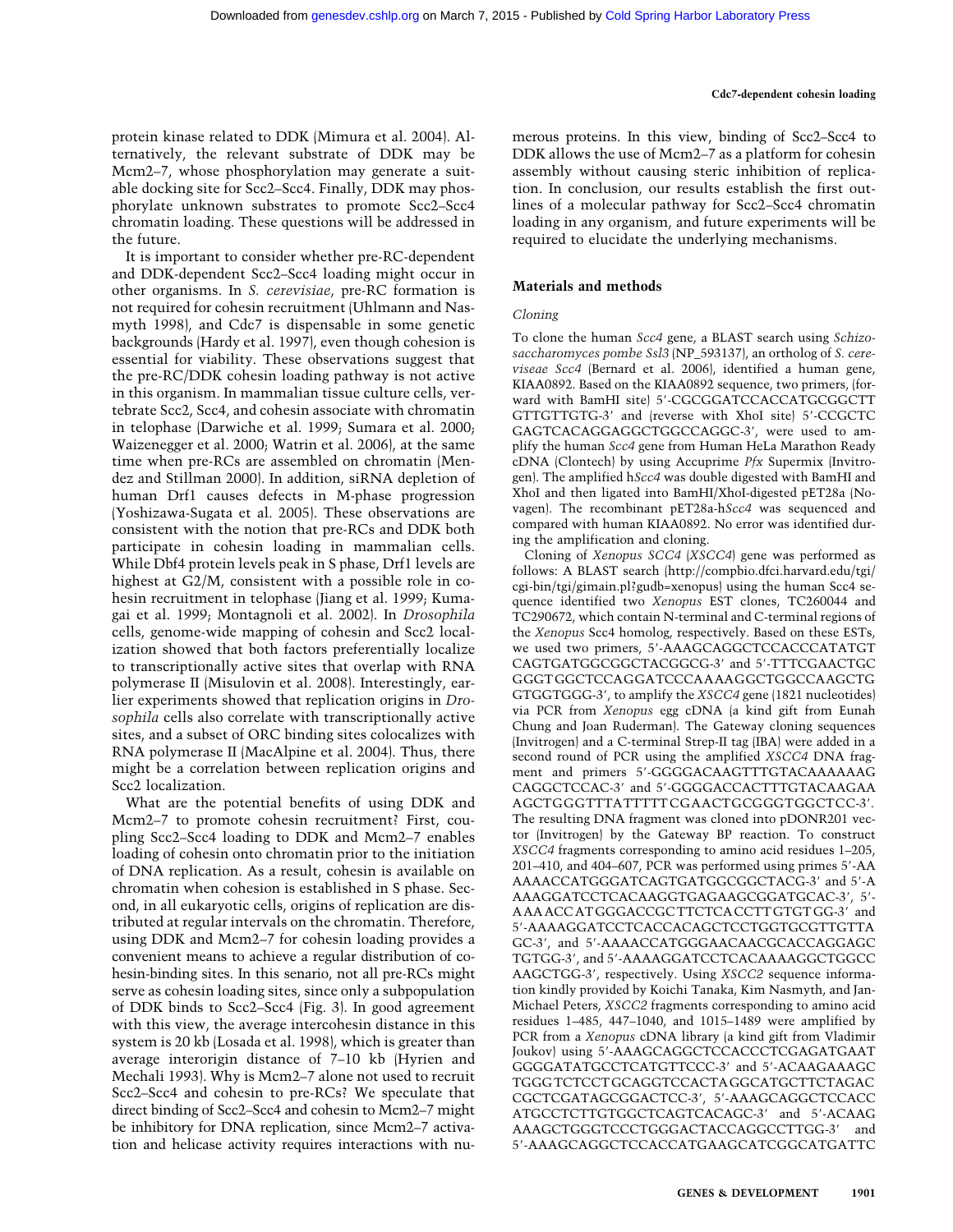GG-3 and 5-ACAAGAAAGCTGGGTCTGCATGCTTAAC GTGCTCAATCACATCCTCG-3', respectively. The Gateway cloning sequences were then added to all the fragments by second-round PCR using primers 5'-GGGGACAAGTTTGTA CAAAAAAGCAGGCTCCAC-3' and 5'-GGGGACCACTTTG TACAAGAAAGCTGGGTC-3', and the amplified fragments were cloned into pDONR201 vector by the Gateway BP reaction, resulting in pDONR-*XSCC2*(1-485), pDONR-*XSCC2*(447-1040), and pDONR-*XSCC2*(1015-1489), respectively. To construct *XSCC2* 1–1024 fragment, the 1.7-kb NdeI–XbaI fragment from pDONR-*XSCC2*(447–1040) was cloned into the same sites in pDONR-*XSCC2*(1–485).

Construction of expression plasmids for wild-type and catalytically inactive mutant (K59E) of Cdc7–Drf1 was performed as follows: Fragments of *XCDC7* gene containing the mutation were independently PCR amplified using primer pairs 5'-GGG GACAAGTTTGTACAAAAAAGCAGGCTTACATATGAGT TCGGGCGATAATTCAGG-3' and 5'-GGAACTCGAGAGCA AACTTTGCATCTTCTCC-3', and 5'-GGAACTCGAGCATT TAATCCCCACAAGTCACC -3' and 5'-GGGGACCACTTTG TACAAGAAAGCTGGGTGGATCCCTACCGCATGTTTTT AAACAGAGG-3', digested with XhoI, ligated, and cloned into pDONR201 vector by the Gateway BP reaction, resulting in pDONR-*XCDC7*-K59E. Next, 1.5-kb NdeI–BamHI fragments of wild-type *XCDC7* gene (Takahashi and Walter 2005) and the K59E mutant *XCDC7* gene were cloned into pETDuet-1 vector (EMD Novagen) at NdeI and BglII sites, resulting in pETD-*XCDC7* and pETD-*XCDC7*K59E. His and Flag-StrepII-tagged *XDRF1* gene was PCR-amplified using primers 5-GGAACAT ATGTCCATGGGCCACCACCACCATCACCATAGTGCTC AGCAGGACGATGAACC-3 and 5-CGTCGTCCTTGTAGT CGGGCCCCTGGAACAGAACTTCCAGACTTCCCTCGAG TGGATCATGGGTCAGAATGTTGC-3', then using 5'-GGAA CATATGTCCATGGGCCACCACCACCATCACCATAGTG CTCAGCAGGACGATGAACC-3' and 5'-GGAAAGATCTCC TGCAGGTTATTTTTCGAACTGCGGGTGGCTCCACTTG TCATCGTCGTCCTTGTAGTCGGGCCCCTGG-3, digested with NcoI and BglII, and cloned into NcoI and BamHI sites in pETD-*XCDC7* and pETD-*XCDC7*K59E, respectively, resulting in pETD-His*XDRF*1FS-*XCDC7* and pETD-His*XDRF*1FS-*XCDC7*K59E. The sequences were confirmed after all PCR steps.

#### *Protein expression and in vitro pull-down assay*

For protein expression in *Escherichia coli*, the *XSCC2* or *XSCC4* genes were transferred to pDEST17 vector (Invitrogen) by the Gateway LR reaction. Protein expression was induced by addition of 0.1 mM Isopropyl β-D-1-thiogalactopyranoside (IPTG) to media. Purification of His-tagged proteins was performed following the manufacturer's protocol. Purification of His-StrepII-tagged Cdc7–Drf1 and Drf1 was described previously (Takahashi and Walter 2005). Purification of His-Flag-StrepIItagged wild-type and K59E mutant Cdc7–Drf1 was performed as follows: Protein expression was induced in the *E. coli* BL21(DE3) strain carrying pETD-His*XDRF*1FS-*XCDC7* or pETD-His*XDRF*1FS-*XCDC7*K59E by 0.1 mM IPTG for 20 h at 20°C. The wild-type and K59E mutant Cdc7-HisDrf1Flag-StrepII proteins were purified with His tag, and then Flag tag following the manufacturer's protocol. Proteins were eluted by 100 µg/mL Flag-peptide from Flag-M2 agarose (Sigma Aldrich) in 20 mM Tris-HCl (pH 7.4), 100 mM NaCl, 5 mM 2-mercaptoethanol, 1 mM EDTA in the presence of 10 U/mL PreScission protease (GE Healthcare). The PreScission protease was then removed by Glutathione-sepharose. For protein expression in in vitro transcription-coupled translation (IVT) system in rabbit reticulocyte lysate, the *XSCC2* or *XSCC4* genes were transferred to

pCITE4a vector (S tag) (EMD Novagen) using NcoI and BamHI sites, or transferred to pANT7\_cGST vector (GST tag) (Ramachandran et al. 2004) (http://plasmid.med.harvard.edu/PLASMID) by the Gateway LR reaction. Proteins were expressed using TNT T7 Coupled Reticulocyte Lysate System (Promega) following the manufacturer's protocol. For in vitro pull-down assay, 8 µL each of IVT-lysate were mixed and incubated for 30 min at room temperature. Then, 64 µL of ELB (10 mM HEPES-KOH at pH 7.7, 50 mM KCl, 2.5 mM  $MgCl<sub>2</sub>$ , 250 mM sucrose) and 5 µL of S-protein agarose (EMD Novagen) were added to the lysate, and the mixture was incubated for 1 h at 4°C. S-protein agarose was recovered, washed with ELB containing 0.1% Triton X-100, and bound proteins were eluted with 20 µL of Laemmli's SDS-PAGE sample buffer.

#### *Extracts, DNA replication, and chromatin binding*

Extract preparation and chromatin-binding assays in the nucleus-free replication system were carried out as described (Walter et al. 1998; Walter and Newport 2000). Sperm nuclei were incubated in HSS at 10,000 per microliter in all experiments. In LSS (Blow 1993), sperm nuclei were incubated at 3000 per microliter in all experiments, and chromatin isolation and replication were carried out as described previously (Takahashi et al. 2004). The amount of DNA synthesis was calculated using the method described by Blow and Laskey (1986). Endogenous dNTP concentration was measured for each extract.

#### *Immunological methods*

Rabbit Scc4 antibodies were raised against N-terminally Histagged and C-terminally Strep-II-tagged full-length *Xenopus* Scc4 (607 amino acids) expressed in *E. coli*. Rabbit Scc2 antibodies were raised against a mixture of N-terminally His-tagged *Xenopus* Scc2 fragments corresponding to residues 447–1040 and 1015–1489, respectively, both expressed in *E. coli*. Rabbit Rad21 antibodies were raised against peptide TQREPYSDIVATPGPRFHTV, corresponding to residues 610–629 of *Xenopus* Rad21. Anti-Mcm4 antiserum was a gift from John Newport. Antibodies to Mcm7 (Walter and Newport 2000), Orc2 (Walter and Newport 1997), Cdc7, Dbf4, and Drf1 (Takahashi and Walter 2005) were described previously. All antibodies except for Mcm4, Mcm7, and Orc2 were affinity purified. For Western blotting, all antibodies were used at 1:5,000 dilutions, or for purified antibody, 0.2 µg/mL. For depletion of LSS, 3 vol of antiserum were bound to 1 vol of recombinant protein A-sepharose FF ("PAS," GE Healthcare). For Drf1/Dbf4 double depletion, 0.5 vol of anti-Drf1 and 2.5 vol of anti-Dbf4 serum were sequentially bound to 1 vol of PAS. For Scc2/Scc4 double depletion, 1.5 vol each of anti-Scc2 and anti-Scc4 serum were bound to 1 vol of PAS. To deplete LSS or HSS, 0.2 vol of the above-described PAS beads were incubated with 1 vol of the extract for 2 h at 4°C, and the procedure was repeated once. For IPs, 10 µg of affinity-purified antibody coupled to 10 µL of PAS were mixed with 50 µL of LSS and incubated for 4 h. Beads were isolated and washed with ELB containing 0.1% Triton X-100 five times.

#### *Accession number*

cDNA sequence of *Xenopus SCC4* has been deposited in the GenBank/EMBL/DDBJ under accession number EU747648.

#### **Acknowledgments**

We thank Koichi Tanaka, Kim Nasmyth, and Jan-Michael Peters for human Scc2 sequence information; Eunah Chung, Joan Ruderman, and Vladimir Joukov for *Xenopus* cDNA libraries; Niroshan Ramachandran and Joshua LaBaer for pANT7\_cGST;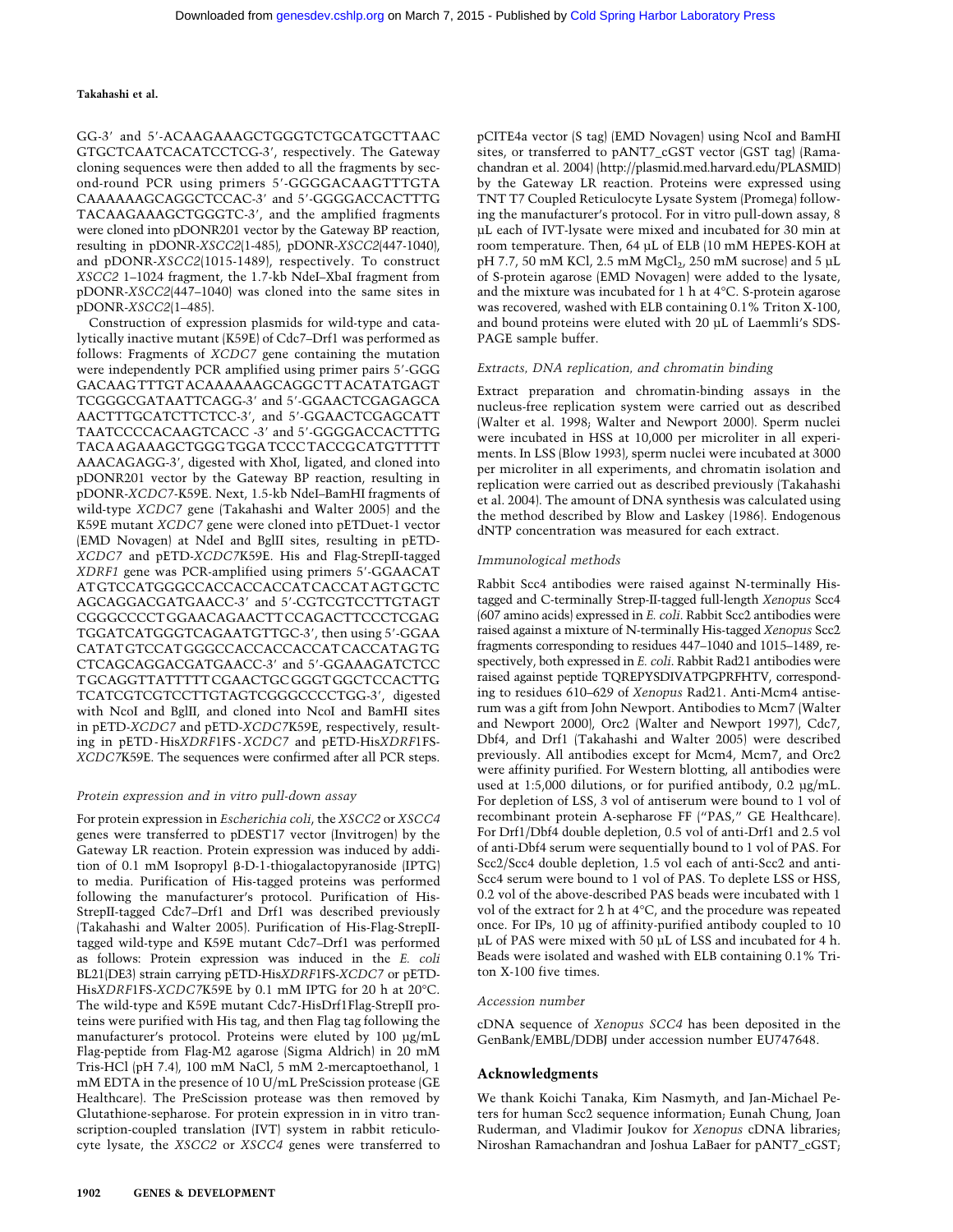#### **Cdc7-dependent cohesin loading**

Gernot Walter and Courtney Havens for critical reading of the manuscript; and Emily Arias for insightful discussions. T.S.T. also acknowledges extensive assistance from Hisao Masukata and Takuro Nakagawa in Osaka. T.S.T. was supported by a post-doctoral fellowship for research abroad from the Japan Society for the Promotion of Science (2004), and by a Charles A. King Trust Postdoctoral Fellowship (2006) supported by the Charles A. King Trust, Bank of America, Co-Trustee. This work was supported by NIH grants GM62267 (J.C.W.), GM034559 (J.H.), GM077440 (J.H.), and a Leukemia and Lymphoma Scholar Award (J.C.W.).

#### **References**

- Bailis, J.M., Bernard, P., Antonelli, R., Allshire, R.C., and Forsburg, S.L. 2003. Hsk1–Dfp1 is required for heterochromatinmediated cohesion at centromeres. *Nat. Cell Biol.* **5:** 1111– 1116.
- Bell, S.P. and Dutta, A. 2002. DNA replication in eukaryotic cells. *Annu. Rev. Biochem.* **71:** 333–374.
- Bermudez, V.P., Maniwa, Y., Tappin, I., Ozato, K., Yokomori, K., and Hurwitz, J. 2003. The alternative Ctf18–Dcc1–Ctf8– replication factor C complex required for sister chromatid cohesion loads proliferating cell nuclear antigen onto DNA. *Proc. Natl. Acad. Sci.* **100:** 10237–10242.
- Bernard, P., Drogat, J., Maure, J.F., Dheur, S., Vaur, S., Genier, S., and Javerzat, J.P. 2006. A screen for cohesion mutants uncovers Ssl3, the fission yeast counterpart of the cohesin loading factor Scc4. *Curr. Biol.* **16:** 875–881.
- Blow, J.J. 1993. Preventing re-replication of DNA in a single cell cycle: Evidence for a replication licensing factor. *J. Cell Biol.* **122:** 993–1002.
- Blow, J.J. and Laskey, R.A. 1986. Initiation of DNA replication in nuclei and purified DNA by a cell-free extract of *Xenopus* eggs. *Cell* **47:** 577–587.
- Chong, J.P., Mahbubani, H.M., Khoo, C.Y., and Blow, J.J. 1995. Purification of an MCM-containing complex as a component of the DNA replication licensing system. *Nature* **375:** 418–421.
- Ciosk, R., Shirayama, M., Shevchenko, A., Tanaka, T., Toth, A., and Nasmyth, K. 2000. Cohesin's binding to chromosomes depends on a separate complex consisting of Scc2 and Scc4 proteins. *Mol. Cell* **5:** 243–254.
- Darwiche, N., Freeman, L.A., and Strunnikov, A. 1999. Characterization of the components of the putative mammalian sister chromatid cohesion complex. *Gene* **233:** 39–47.
- Furuya, K., Takahashi, K., and Yanagida, M. 1998. Faithful anaphase is ensured by Mis4, a sister chromatid cohesion molecule required in S phase and not destroyed in G1 phase. *Genes* & *Dev.* **12:** 3408–3418.
- Gambus, A., Jones, R.C., Sanchez-Diaz, A., Kanemaki, M., van Deursen, F., Edmondson, R.D., and Labib, K. 2006. GINS maintains association of Cdc45 with MCM in replisome progression complexes at eukaryotic DNA replication forks. *Nat. Cell Biol.* **8:** 358–366.
- Gillespie, P.J. and Hirano, T. 2004. Scc2 couples replication licensing to sister chromatid cohesion in *Xenopus* egg extracts. *Curr. Biol.* **14:** 1598–1603.
- Hanna, J.S., Kroll, E.S., Lundblad, V., and Spencer, F.A. 2001. *Saccharomyces cerevisiae* CTF18 and CTF4 are required for sister chromatid cohesion. *Mol. Cell. Biol.* **21:** 3144–3158.
- Hardy, C.F., Dryga, O., Seematter, S., Pahl, P.M., and Sclafani, R.A. 1997. mcm5/cdc46-bob1 bypasses the requirement for the S phase activator Cdc7p. *Proc. Natl. Acad. Sci.* **94:** 3151– 3155.
- Hauf, S., Roitinger, E., Koch, B., Dittrich, C.M., Mechtler, K., and Peters, J.M. 2005. Dissociation of cohesin from chromo-

some arms and loss of arm cohesion during early mitosis depends on phosphorylation of SA2. *PLoS Biol.* **3:** e69. doi: 10.1371/journal.pbio.0030069.

- Hirano, T. 2006. At the heart of the chromosome: SMC proteins in action. *Nat. Rev. Mol. Cell Biol.* **7:** 311–322.
- Huang, C.E., Milutinovich, M., and Koshland, D. 2005. Rings, bracelet or snaps: Fashionable alternatives for Smc complexes. *Philos. Trans. R. Soc. Lond. B Biol. Sci.* **360:** 537–542.
- Hyrien, O. and Mechali, M. 1993. Chromosomal replication initiates and terminates at random sequences but at regular intervals in the ribosomal DNA of *Xenopus* early embryos. *EMBO J.* **12:** 4511–4520.
- Ivanov, D. and Nasmyth, K. 2005. A topological interaction between cohesin rings and a circular minichromosome. *Cell* **122:** 849–860.
- Ivanov, D. and Nasmyth, K. 2007. A physical assay for sister chromatid cohesion in vitro. *Mol. Cell* **27:** 300–310.
- Jackson, A.L., Pahl, P.M., Harrison, K., Rosamond, J., and Sclafani, R.A. 1993. Cell cycle regulation of the yeast Cdc7 protein kinase by association with the Dbf4 protein. *Mol. Cell. Biol.* **13:** 2899–2908.
- Jares, P. and Blow, J.J. 2000. *Xenopus* cdc7 function is dependent on licensing but not on XORC, XCdc6, or CDK activity and is required for XCdc45 loading. *Genes* & *Dev.* **14:** 1528–1540.
- Jares, P., Luciani, M.G., and Blow, J.J. 2004. A *Xenopus* Dbf4 homolog is required for Cdc7 chromatin binding and DNA replication. *BMC Mol. Biol.* **5:** 5. doi: 10.1186/1471-2199-5-5.
- Jiang, W., McDonald, D., Hope, T.J., and Hunter, T. 1999. Mammalian Cdc7–Dbf4 protein kinase complex is essential for initiation of DNA replication. *EMBO J.* **18:** 5703–5713.
- Kenna, M.A. and Skibbens, R.V. 2003. Mechanical link between cohesion establishment and DNA replication: Ctf7p/Eco1p, a cohesion establishment factor, associates with three different replication factor C complexes. *Mol. Cell. Biol.* **23:** 2999–3007.
- Krantz, I.D., McCallum, J., DeScipio, C., Kaur, M., Gillis, L.A., Yaeger, D., Jukofsky, L., Wasserman, N., Bottani, A., Morris, C.A., et al. 2004. Cornelia de Lange syndrome is caused by mutations in NIPBL, the human homolog of *Drosophila melanogaster* Nipped-B. *Nat. Genet.* **36:** 631–635.
- Kubota, Y., Mimura, S., Nishimoto, S., Takisawa, H., and Nojima, H. 1995. Identification of the yeast MCM3-related protein as a component of *Xenopus* DNA replication licensing factor. *Cell* **81:** 601–609.
- Kubota, Y., Takase, Y., Komori, Y., Hashimoto, Y., Arata, T., Kamimura, Y., Araki, H., and Takisawa, H. 2003. A novel ring-like complex of *Xenopus* proteins essential for the initiation of DNA replication. *Genes* & *Dev.* **17:** 1141–1152.
- Kumagai, H., Sato, N., Yamada, M., Mahony, D., Seghezzi, W., Lees, E., Arai, K., and Masai, H. 1999. A novel growth- and cell cycle-regulated protein, ASK, activates human Cdc7-related kinase and is essential for G1/S transition in mammalian cells. *Mol. Cell. Biol.* **19:** 5083–5095.
- Lengronne, A., Katou, Y., Mori, S., Yokobayashi, S., Kelly, G.P., Itoh, T., Watanabe, Y., Shirahige, K., and Uhlmann, F. 2004. Cohesin relocation from sites of chromosomal loading to places of convergent transcription. *Nature* **430:** 573–578.
- Lengronne, A., McIntyre, J., Katou, Y., Kanoh, Y., Hopfner, K.P., Shirahige, K., and Uhlmann, F. 2006. Establishment of sister chromatid cohesion at the *S. cerevisiae* replication fork. *Mol. Cell* **23:** 787–799.
- Losada, A. 2007. Cohesin regulation: Fashionable ways to wear a ring. *Chromosoma* **116:** 321–329.
- Losada, A., Hirano, M., and Hirano, T. 1998. Identification of *Xenopus* SMC protein complexes required for sister chromatid cohesion. *Genes* & *Dev.* **12:** 1986–1997.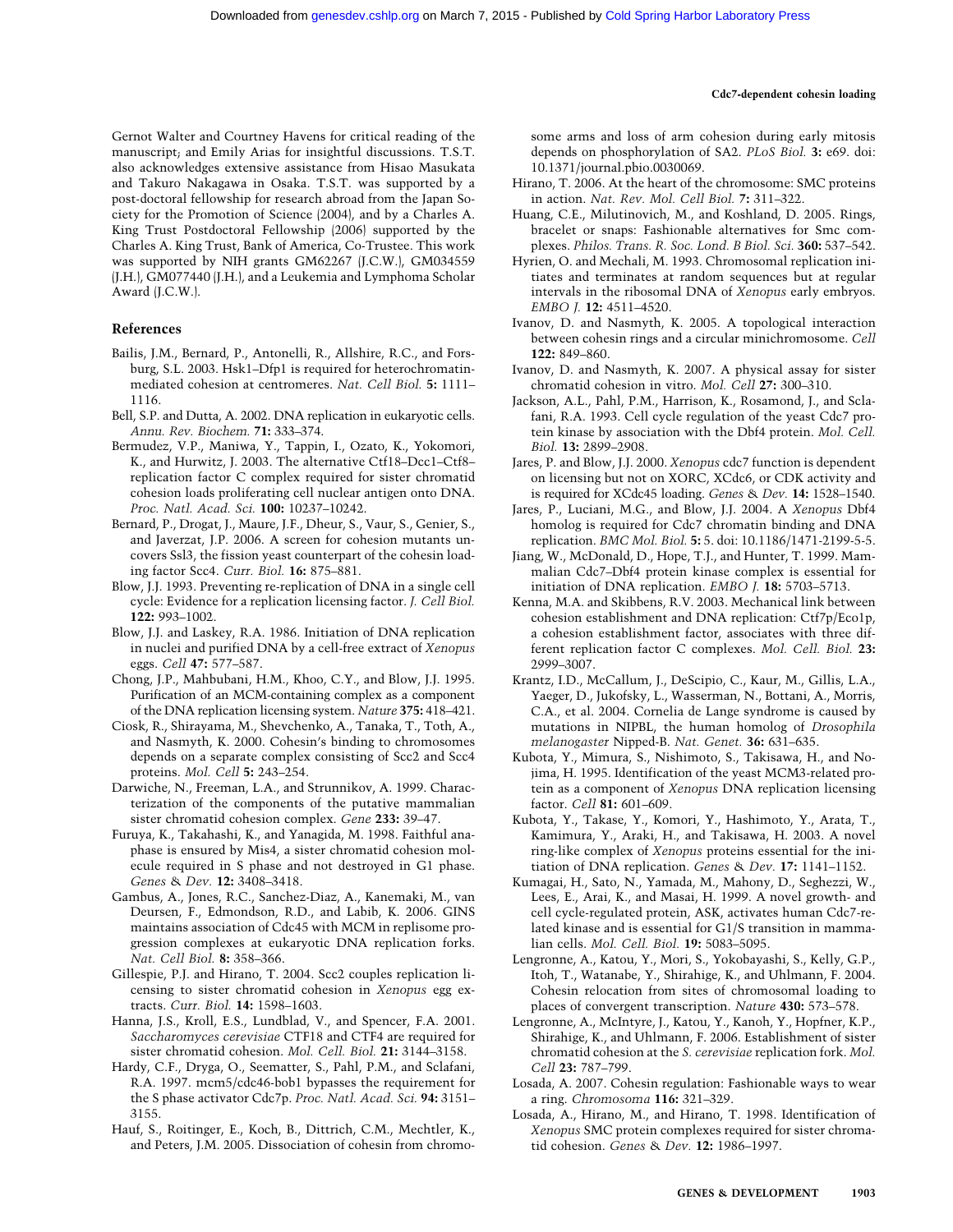- Losada, A., Hirano, M., and Hirano, T. 2002. Cohesin release is required for sister chromatid resolution, but not for condensin-mediated compaction, at the onset of mitosis. *Genes* & *Dev.* **16:** 3004–3016.
- MacAlpine, D.M., Rodriguez, H.K., and Bell, S.P. 2004. Coordination of replication and transcription along a *Drosophila* chromosome. *Genes* & *Dev.* **18:** 3094–3105.
- Masai, H. and Arai, K. 2002. Cdc7 kinase complex: A key regulator in the initiation of DNA replication. *J. Cell. Physiol.* **190:** 287–296.
- Masai, H., Matsui, E., You, Z., Ishimi, Y., Tamai, K., and Arai, K. 2000. Human Cdc7-related kinase complex. In vitro phosphorylation of MCM by concerted actions of Cdks and Cdc7 and that of a criticial threonine residue of Cdc7 by Cdks. *J. Biol. Chem.* **275:** 29042–29052.
- Masai, H., Taniyama, C., Ogino, K., Matsui, E., Kakusho, N., Matsumoto, S., Kim, J.M., Ishii, A., Tanaka, T., Kobayashi, T., et al. 2006. Phosphorylation of MCM4 by Cdc7 kinase facilitates its interaction with Cdc45 on the chromatin. *J. Biol. Chem.* **281:** 39249–39261.
- Mayer, M.L., Gygi, S.P., Aebersold, R., and Hieter, P. 2001. Identification of RFC(Ctf18p, Ctf8p, Dcc1p): An alternative RFC complex required for sister chromatid cohesion in *S. cerevisiae*. *Mol. Cell* **7:** 959–970.
- Mendez, J. and Stillman, B. 2000. Chromatin association of human origin recognition complex, cdc6, and minichromosome maintenance proteins during the cell cycle: Assembly of prereplication complexes in late mitosis. *Mol. Cell. Biol.* **20:** 8602–8612.
- Miles, J. and Formosa, T. 1992. Evidence that POB1, a *Saccharomyces cerevisiae* protein that binds to DNA polymerase  $\alpha$ , acts in DNA metabolism in vivo. *Mol. Cell. Biol.* **12:** 5724– 5735.
- Milutinovich, M., Unal, E., Ward, C., Skibbens, R.V., and Koshland, D. 2007. A multi-step pathway for the establishment of sister chromatid cohesion. *PLoS Genet.* **3:** e12. doi: 10.1371/ journal.pgen.0030012.
- Mimura, S., Seki, T., Tanaka, S., and Diffley, J.F. 2004. Phosphorylation-dependent binding of mitotic cyclins to Cdc6 contributes to DNA replication control. *Nature* **431:** 1118– 1123.
- Misulovin, Z., Schwartz, Y.B., Li, X.Y., Kahn, T.G., Gause, M., Macarthur, S., Fay, J.C., Eisen, M.B., Pirrotta, V., Biggin, M.D., et al. 2008. Association of cohesin and Nipped-B with transcriptionally active regions of the *Drosophila melanogaster* genome. *Chromosoma* **117:** 89–102.
- Moldovan, G.L., Pfander, B., and Jentsch, S. 2006. PCNA controls establishment of sister chromatid cohesion during S phase. *Mol. Cell* **23:** 723–732.
- Montagnoli, A., Bosotti, R., Villa, F., Rialland, M., Brotherton, D., Mercurio, C., Berthelsen, J., and Santocanale, C. 2002. Drf1, a novel regulatory subunit for human Cdc7 kinase. *EMBO J.* **21:** 3171–3181.
- Montagnoli, A., Valsasina, B., Brotherton, D., Troiani, S., Rainoldi, S., Tenca, P., Molinari, A., and Santocanale, C. 2006. Identification of Mcm2 phosphorylation sites by S-phaseregulating kinases. *J. Biol. Chem.* **281:** 10281–10290.
- Moyer, S.E., Lewis, P.W., and Botchan, M.R. 2006. Isolation of the Cdc45/Mcm2-7/GINS (CMG) complex, a candidate for the eukaryotic DNA replication fork helicase. *Proc. Natl. Acad. Sci.* **103:** 10236–10241.
- Nasmyth, K. and Haering, C.H. 2005. The structure and function of SMC and kleisin complexes. *Annu. Rev. Biochem.* **74:** 595–648.
- Neuwald, A.F. and Hirano, T. 2000. HEAT repeats associated with condensins, cohesins, and other complexes involved in

chromosome-related functions. *Genome Res.* **10:** 1445–1452.

- Pacek, M. and Walter, J.C. 2004. A requirement for MCM7 and Cdc45 in chromosome unwinding during eukaryotic DNA replication. *EMBO J.* **23:** 3667–3676.
- Pacek, M., Tutter, A.V., Kubota, Y., Takisawa, H., and Walter, J.C. 2006. Localization of MCM2–7, Cdc45, and GINS to the site of DNA unwinding during eukaryotic DNA replication. *Mol. Cell* **21:** 581–587.
- Ramachandran, N., Hainsworth, E., Bhullar, B., Eisenstein, S., Rosen, B., Lau, A.Y., Walter, J.C., and LaBaer, J. 2004. Selfassembling protein microarrays. *Science* **305:** 86–90.
- Rollins, R.A., Korom, M., Aulner, N., Martens, A., and Dorsett, D. 2004. *Drosophila* nipped-B protein supports sister chromatid cohesion and opposes the stromalin/Scc3 cohesion factor to facilitate long-range activation of the cut gene. *Mol. Cell. Biol.* **24:** 3100–3111.
- Sclafani, R.A. 2000. Cdc7p–Dbf4p becomes famous in the cell cycle. *J. Cell Sci.* **113:** 2111–2117.
- Seitan, V.C., Banks, P., Laval, S., Majid, N.A., Dorsett, D., Rana, A., Smith, J., Bateman, A., Krpic, S., Hostert, A., et al. 2006. Metazoan Scc4 homologs link sister chromatid cohesion to cell and axon migration guidance. *PLoS Biol.* **4:** e242. doi: 10.1371/journal.pbio.0040242.
- Sheu, Y.J. and Stillman, B. 2006. Cdc7–Dbf4 phosphorylates MCM proteins via a docking site-mediated mechanism to promote S phase progression. *Mol. Cell* **24:** 101–113.
- Silva, T., Bradley, R.H., Gao, Y., and Coue, M. 2006. *Xenopus* CDC7/DRF1 complex is required for the initiation of DNA replication. *J. Biol. Chem.* **281:** 11569–11576.
- Skibbens, R.V., Corson, L.B., Koshland, D., and Hieter, P. 1999. Ctf7p is essential for sister chromatid cohesion and links mitotic chromosome structure to the DNA replication machinery. *Genes* & *Dev.* **13:** 307–319.
- Sumara, I., Vorlaufer, E., Gieffers, C., Peters, B.H., and Peters, J.M. 2000. Characterization of vertebrate cohesin complexes and their regulation in prophase. *J. Cell Biol.* **151:** 749–762.
- Takahashi, T.S. and Walter, J.C. 2005. Cdc7-Drf1 is a developmentally regulated protein kinase required for the initiation of vertebrate DNA replication. *Genes* & *Dev.* **19:** 2295–2300.
- Takahashi, T.S., Yiu, P., Chou, M.F., Gygi, S., and Walter, J.C. 2004. Recruitment of *Xenopus* Scc2 and cohesin to chromatin requires the pre-replication complex. *Nat. Cell Biol.* **6:** 991–996.
- Takayama, Y., Kamimura, Y., Okawa, M., Muramatsu, S., Sugino, A., and Araki, H. 2003. GINS, a novel multiprotein complex required for chromosomal DNA replication in budding yeast. *Genes* & *Dev.* **17:** 1153–1165.
- Takeda, T., Ogino, K., Tatebayashi, K., Ikeda, H., Arai, K., and Masai, H. 2001. Regulation of initiation of S phase, replication checkpoint signaling, and maintenance of mitotic chromosome structures during S phase by Hsk1 kinase in the fission yeast. *Mol. Biol. Cell* **12:** 1257–1274.
- Tanaka, S., Umemori, T., Hirai, K., Muramatsu, S., Kamimura, Y., and Araki, H. 2007. CDK-dependent phosphorylation of Sld2 and Sld3 initiates DNA replication in budding yeast. *Nature* **445:** 328–332.
- Tonkin, E.T., Wang, T.J., Lisgo, S., Bamshad, M.J., and Strachan, T. 2004. NIPBL, encoding a homolog of fungal Scc2-type sister chromatid cohesion proteins and fly Nipped-B, is mutated in Cornelia de Lange syndrome. *Nat. Genet.* **36:** 636–641.
- Toth, A., Ciosk, R., Uhlmann, F., Galova, M., Schleiffer, A., and Nasmyth, K. 1999. Yeast cohesin complex requires a conserved protein, Eco1p(Ctf7), to establish cohesion between sister chromatids during DNA replication. *Genes* & *Dev.* **13:** 320–333.
- Uhlmann, F. and Nasmyth, K. 1998. Cohesion between sister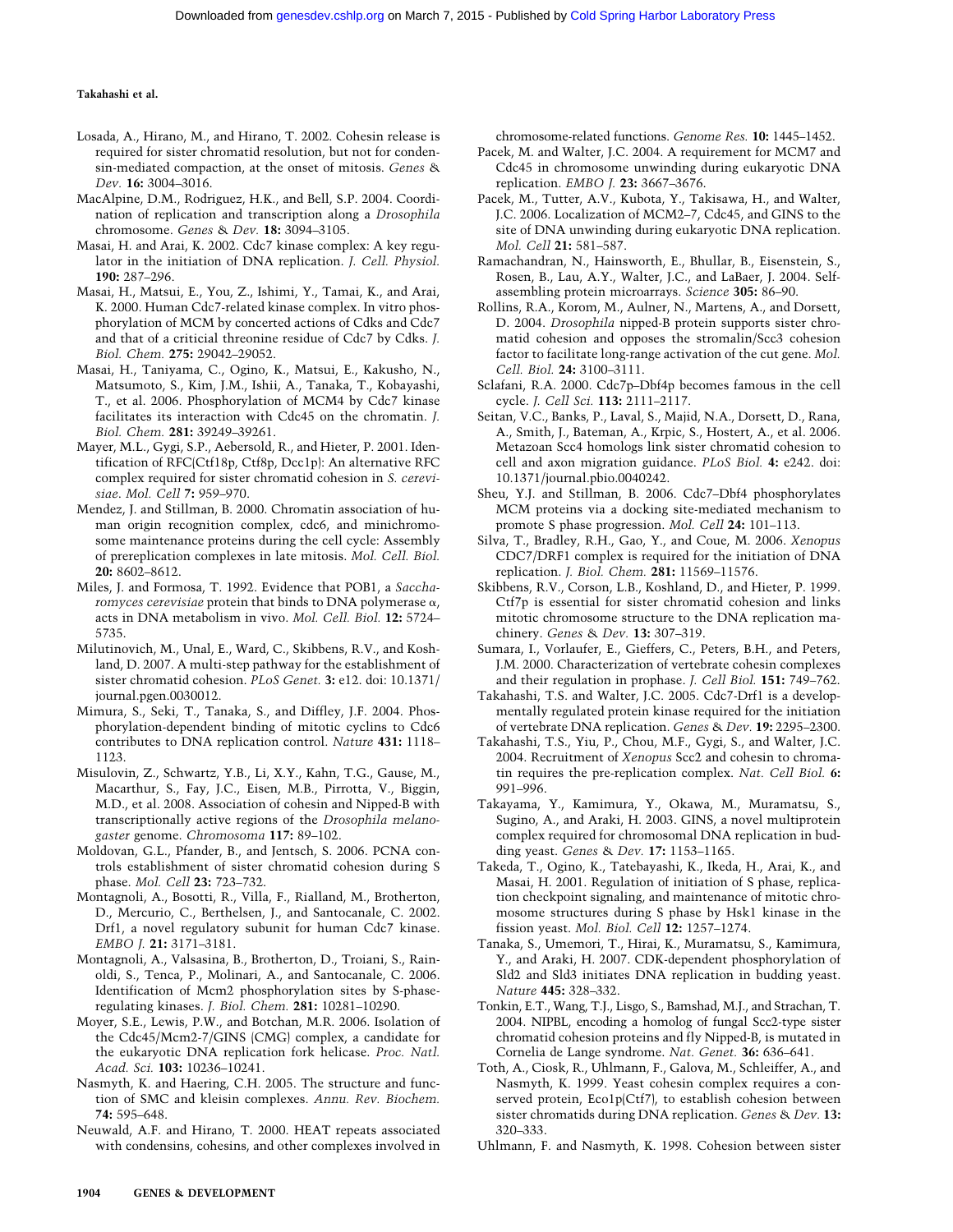**Cdc7-dependent cohesin loading**

chromatids must be established during DNA replication. *Curr. Biol.* **8:** 1095–1101.

- Uhlmann, F., Wernic, D., Poupart, M.A., Koonin, E.V., and Nasmyth, K. 2000. Cleavage of cohesin by the CD clan protease separin triggers anaphase in yeast. *Cell* **103:** 375–386.
- Waizenegger, I.C., Hauf, S., Meinke, A., and Peters, J.M. 2000. Two distinct pathways remove mammalian cohesin from chromosome arms in prophase and from centromeres in anaphase. *Cell* **103:** 399–410.
- Walter, J.C. 2000. Evidence for sequential action of cdc7 and cdk2 protein kinases during initiation of DNA replication in *Xenopus* egg extracts. *J. Biol. Chem.* **275:** 39773–39778.
- Walter, J. and Newport, J.W. 1997. Regulation of replicon size in *Xenopus* egg extracts. *Science* **275:** 993–995.
- Walter, J. and Newport, J. 2000. Initiation of eukaryotic DNA replication: Origin unwinding and sequential chromatin association of Cdc45, RPA, and DNA polymerase  $\alpha$ . *Mol. Cell* **5:** 617–627.
- Walter, J., Sun, L., and Newport, J. 1998. Regulated chromosomal DNA replication in the absence of a nucleus. *Mol. Cell* **1:** 519–529.
- Watrin, E., Schleiffer, A., Tanaka, K., Eisenhaber, F., Nasmyth, K., and Peters, J.M. 2006. Human Scc4 is required for cohesin binding to chromatin, sister-chromatid cohesion, and mitotic progression. *Curr. Biol.* **16:** 863–874.
- Yanow, S.K., Gold, D.A., Yoo, H.Y., and Dunphy, W.G. 2003. *Xenopus* Drf1, a regulator of Cdc7, displays checkpoint-dependent accumulation on chromatin during an S-phase arrest. *J. Biol. Chem.* **278:** 41083–41092.
- Yoshizawa-Sugata, N., Ishii, A., Taniyama, C., Matsui, E., Arai, K.I., and Masai, H. 2005. A second human Dbf4/ASK-related protein, Drf1/ASKL1, is required for efficient progression of S and M phases. *J. Biol. Chem.* **280:** 13062–13070.
- Zegerman, P. and Diffley, J.F. 2007. Phosphorylation of Sld2 and Sld3 by cyclin-dependent kinases promotes DNA replication in budding yeast. *Nature* **445:** 281–285.
- Zou, L. and Stillman, B. 2000. Assembly of a complex containing Cdc45p, replication protein A, and Mcm2p at replication origins controlled by S-phase cyclin-dependent kinases and Cdc7p–Dbf4p kinase. *Mol. Cell. Biol.* **20:** 3086–3096.